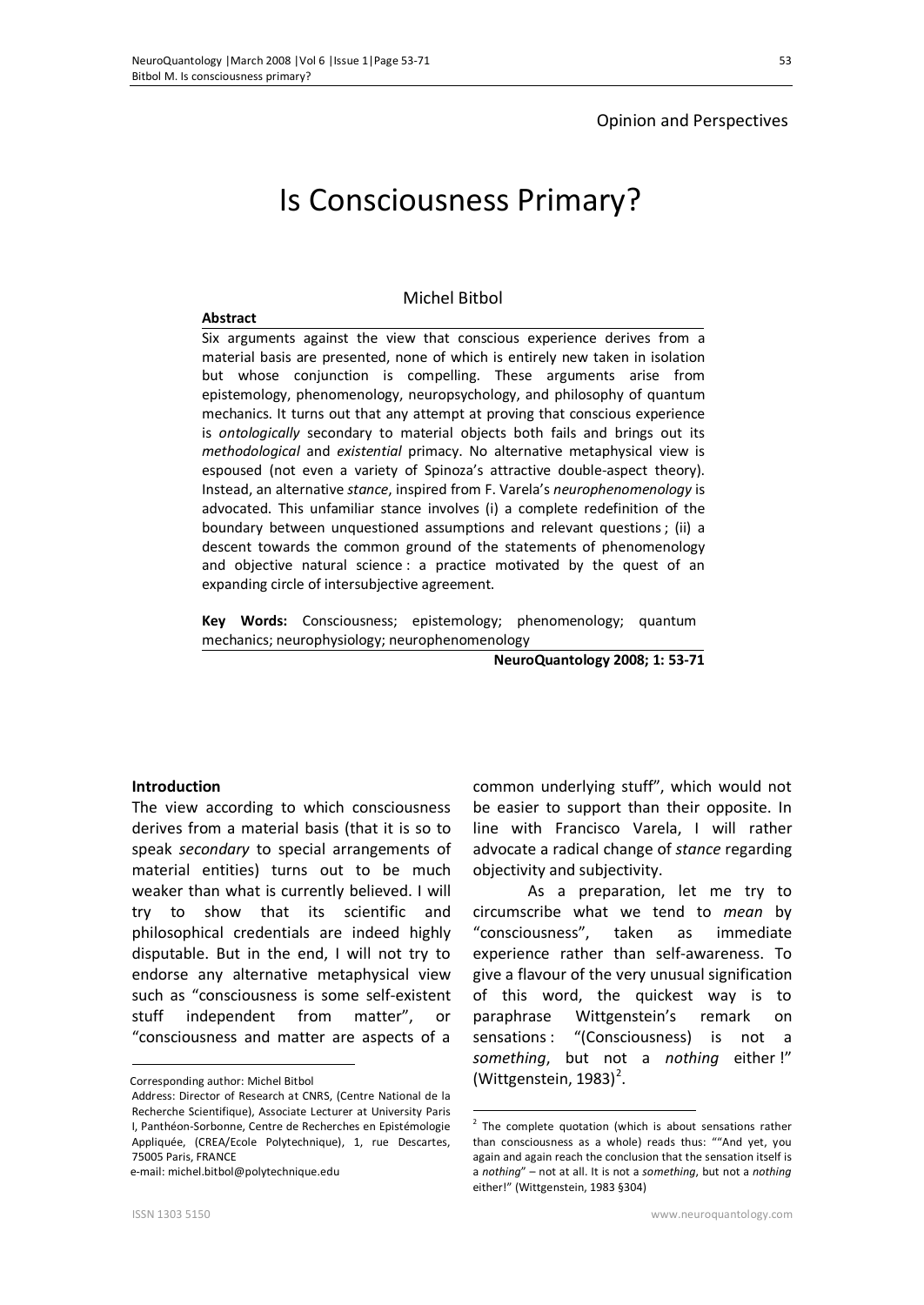Consciousness is not some*thing*. If we wish to understand this short but puzzling statement, it is expedient to make an inventory of the kind of "things" we are able to indicate by means of language.

- We can first use a *noun* in order to refer to some manipulable or abstract *object*. But an object is an entity which is supposed to exist independently of situations and subjective states. By contrast, consciousness as experience is *situated* ; it is *what it feels like to be* a *subject*.
- In our language, we can also use a *predicate* in order to ascribe a *property* to an object, after having ascertained by reliable criteria that it indeed belongs to that object. Now, it is tempting (and commonplace) to think that consciousness is a property of very special objects such as living human bodies. But do we have reliable *criteria* to ascribe consciousness to somebody else ? I'll argue later that any criterion, such as presence or absence of bodily movement, presence or absence of verbal report, or even presence or absence of certain shapes on an electroencephalogram, is weak and ambiguous. In practice, we forget criteria and tacitly encompass other beings who are reasonably similar to us in the field of experience. We replace questionable criteria with empathy, and property ascription with unquestioned presupposition<sup>3</sup>.
- Finally, we can use *special restrictive predicates* in order to point towards a *phenomenon* rather than a property. For instance, we may say that an object *appears* to be red instead of saying that it *is* red. But conscious experience is no phenomenon in this sense. Indeed, a phenomenon as indicated by a special restrictive predicate is a *content* of experience ; *it is by no means experience as*

*a whole*. If anything, then, consciousness is the very fact of phenomenality rather than some particular phenomenon. Even less can consciousness be called an *illusion*, as it was implicitly suggested by some philosophers (Dennett, 1991). For after all, illusion is still a state of consciousness in which certain judgments or interpretations have led us astray. As Susan Blackmore rightly pointed out, several features of our experience, such as believing in a permanent self subject to a unified and continuous stream of consciousness are likely to be "illusory" ; but she also insisted that this cannot mean that consciousness *per se* is only an illusion (Blackmore, 2005).

So, consciousness as experience *is not something* ; it is neither an object, nor a property, nor even a phenomenon.

*But it is not nothing !* For us, consciousness might even be *everything*. It is not something that we *have*, but it identifies with what we *are* in the first place. It is not something that can be known or described by us in the third person as if we were separated from it ; but it is what we dwell in and what we live through *in the first person*.

I would recapitulate this by saying that consciousness is *existentially* primary.

With this all-pervasive kind of primacy in mind, I will now present some arguments against the view that conscious experience derives from a material basis, namely against the view that consciousness is *ontologically* secondary to matter. I will successively develop one argument from epistemology, one argument from phenomenology, three arguments from neurophysiology and neuropsychology, and one argument from the philosophy of physics. None of these arguments is uncharted, but the devastating power of their conjunction is seldom appreciated.

## **1)** *Argument from Epistemology*

An analysis of ordinary and scientific knowledge shows us that objective domains of knowledge are elaborated in two steps, with conscious experience as an implicit departure point. Firstly, one progressively pushes aside any feature of experience on

 $\overline{a}$ 

<sup>3</sup> As J.-P. Sartre cogently pointed out, there is no *conceivable* "proof" that there *are* other beings endowed with experience. Our only way to confute skepticism is to realize that the problem of "other minds" does not concern knowledge but existence. We must then turn the problem upside down: start from the fact that we normally do not question other conscious experiences, and analyze what in the (normal) course of our own conscious existence makes virtually impossible not to take them as granted (Sartre, 1943).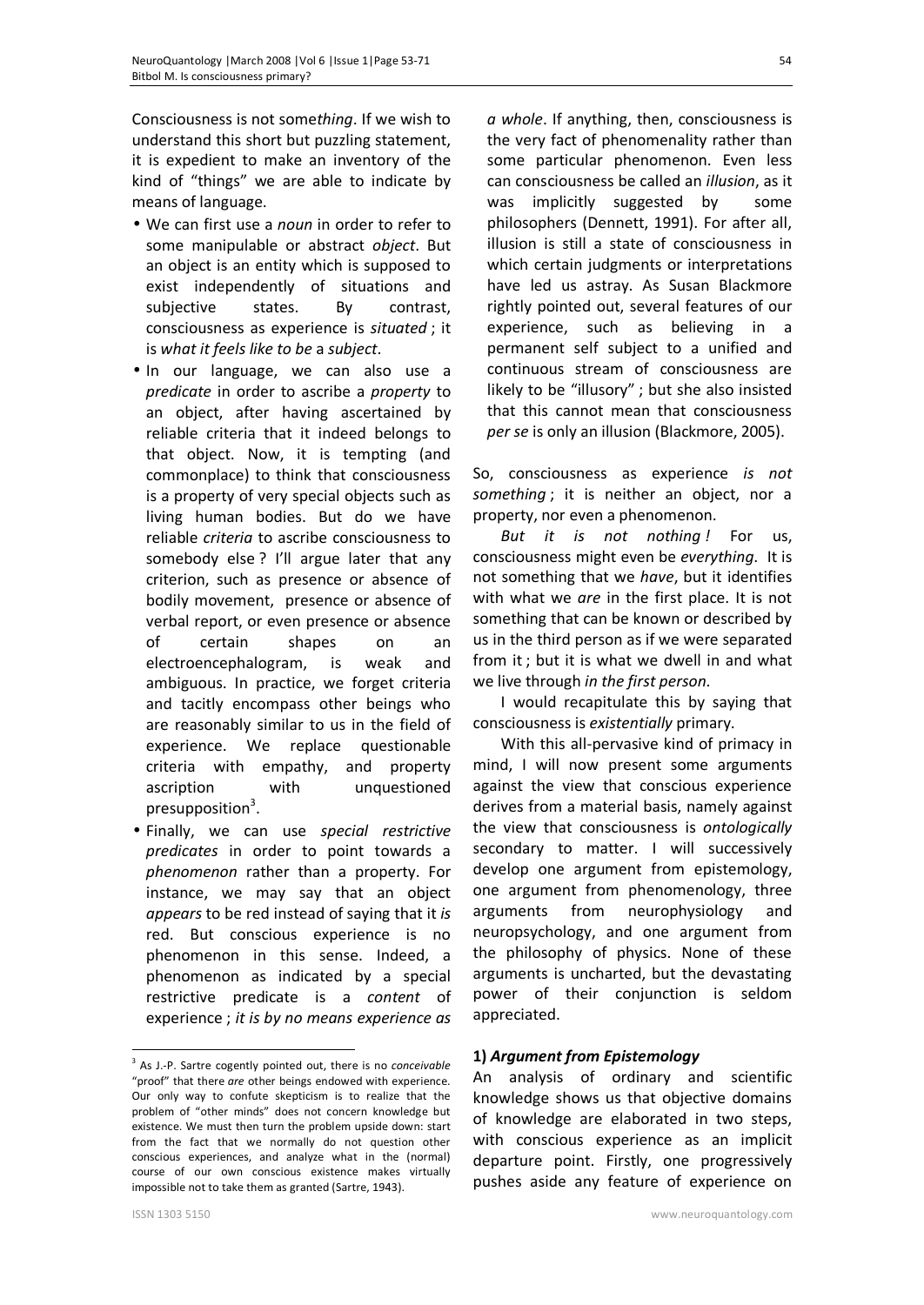which conscious subjects cannot agree, such as individual tastes, community values, or the emotional tinge which is associated by individuals and communities with particular situations. Secondly, one only retains a sort of structural residue of conscious experience that can be the object of a consensus, and of a collectively efficient use as a predictive tool. At its most abstract, this structural residue is mathematical ; but it can also consist of general propositions stating various types of relations between entities and predicates, such as "brains are bioelectrical organs made of neurons and glial cells".

Let me give an illustration of this process of objectification, borrowed from the dawn of thermodynamics. The long and difficult process by which the thermodynamic variables such as temperature, pressure, and even volume (though at a much earlier period of history) have been extracted from their experiential basis is a *locus classicus* of the philosophical history of science (Bachelard, 1938, 1973 ; Mach, 1986). In the beginning, there were bodily "sensations", ordinary practices, and an overabundance of qualitative observations about color of metals, fusion or ebullition of materials, expansion of liquids according to whether they are cold or hot etc. Heat and temperature were hardly distinguished from one another, and from the feeling of hotness. As for pressure, it was little more than a name for felt strain on the skin. But, progressively, a new network of quantitative valuations emerged from this messy experiential background, together with the laws that connect them (such as the ideal gas law). Even though sensations of hotness and strain still acted as a root and as a last resort for these valuations, they slipped farther and farther away from attention, being the deeper but less reliable *stratum* in a growingly organized series of criteria for assessing thermodynamic variables. At a certain point, the sensation of hotness no longer played the role of an implicit standard at all ; it was replaced by phase transitions of water taken as references for a scale of variable dilatations in liquid thermometers. This scale, which posits a strict order relation of temperatures, replaced the mixture of

non-relational statements of hot or cold and partial order relation of hotter and colder which tactile experience together with qualitative observation of materials afford. Accordingly, the visual experience of graduation readings, or rather the *invariant*  of many such visual perceptions, was given priority over the tactile experience of hotness. Later on, when the function "Heat" was clearly distinguished from the variable "temperature", and its variation defined as the product of the "heat capacity" times the variation of temperature, tactile experience was submitted to systematic criticism : the feeling of hotness was now considered as a complex and confused outcome of heat transfer between materials of unequal heat capacities and the skin, and also of the physiological state of the subject. From then on, declarations about tactile experience, which had acted initially as the tacit basis of any appraisal of thermic phenomena, were pushed aside and locked up in the restrictive category of so-called "subjective" statements. In view of their genesis, subjective statements are then endowed with very special features: they are completely independent of statements of other types ; they hold irrespective of the truth or falsity of statements of other types ; they are like isolated cogwheels that do not engage with the rest of language (Wittgenstein, 1983). For instance, the subjective statement "I feel hot" is admittedly indisputable, even when confronted with the thermometer-reading statement "the temperature of this room is 5°C". By contrast, the statement "the temperature of this room is higher than the boiling point of alcohol" clearly conflicts with the former thermometer-reading statement.

The metaphysical translation of this process of isolation of certain "subjective" statements with respect with the other types of statements is either dualism or reductionism : dualism if one projects the two-realms organization of statements onto a two-realms organization of entities or properties ; or reduction of subjectivity to a network of objective entities if one takes the criticism of experiential expressions on objective grounds as a sign of subordination of the former to the latter. But if one looks back at the whole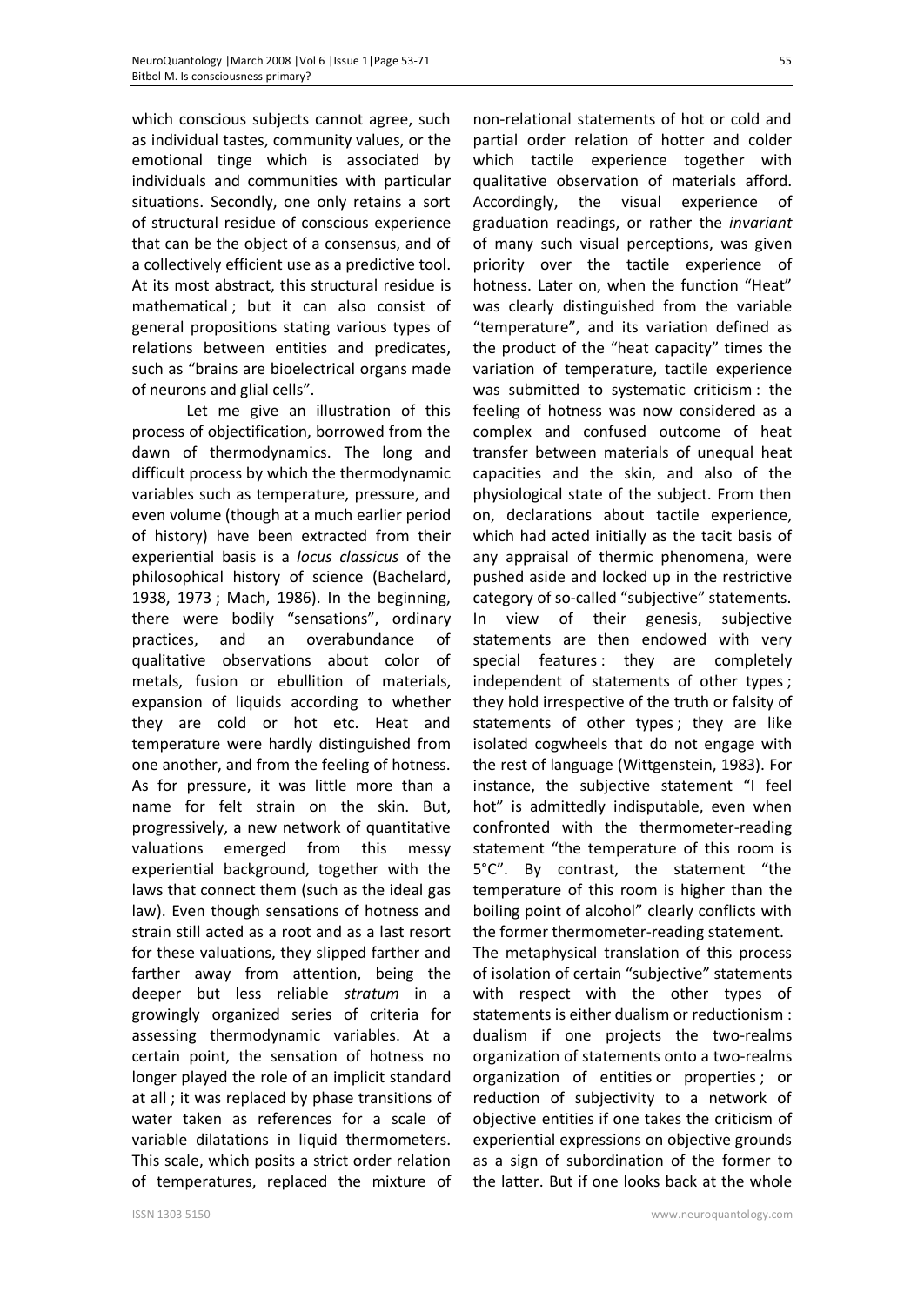cognitive process by which the two-realms organization of statements was established, it clearly appears that the very alternative of dualism and reductionism is flawed. Indeed,

- (i) At the first stages of the process, there is simply *no* clearcut distinction between the two realms. As long as Touch still partakes of the basis for thermic judgments, a statement such as "this liquid is hot" made on the basis of mere tactile feeling can still be disputed on the ground of other pieces of evidence, just as much as the other pieces of evidence can sometimes be disputed on the ground of a set of experiential statements. At this point, experiential judgments have no reason to be called "*only* subjective" ; they are not isolated in a sort of "true-for-me" trap ; they are still pieces of the overall machinery of language and public debate instead of being isolated cogwheels.
- (ii) At the latest stages of the process of objectification, experience has been eliminated nowhere, even in the purest theoretical or experimental statements. There is still judgment in theoretical statements, and there is still perception in experimental statements. But judgments and perceptions tend towards an ideal of invariance across situations and persons.

We can sum up what has been said until now by pointing out that consciousness is and remains *methodologically primary*. Any objective descriptions arises, in history and on a day-to-day basis as well, as an invariant structural focus for subjects endowed with conscious experience (Bitbol, 2002).

Now, the problem is that the very success of this procedure of extracting invariants yields a sort of *amnesia*. The creators of objective knowledge become so impressed by its efficacy that they tend to *forget* or to minimize that conscious experience is its starting point and its permanent requirement. They tend to forget or to minimize the long historical process by which contents of experience have been carefully selected, differenciated, and impoverished, so as to discard their personal or parochial components and to distillate

their universal fraction as a structure. They finally turn the whole procedure upside down, by claiming that experience can be explained by one of its structural residues. Husserl severely criticized this forgetfulness and this inversion of priorities, that he saw as the major cause of what he called the "crisis" of modern science (Husserl, 1970). According to him, it is *in principle* absurd to think that one can account for subjective conscious experience by way of certain objects of science, since objectivity has sprung precisely from what he calls the "life-world" of conscious experience.

One might suspect that this is only the old-fashioned opinion of some philosophers of the past who knew virtually nothing about modern neurophysiology. But, interestingly, the same remark was stated in several texts of modern scientists, as an elementary truth one is bound to rediscover after a long wandering in the labyrinth of naturalism. One finds it, *inter alia* :

- in many articles of Francisco Varela, according to whom "Lived experience is where we start from and where all must link back to, like a guiding thread" (Varela, 1998).
- In a lucid paper of Piet Hut and Roger Shepard, who urge us to "set aside the presuppositions that have been foisted upon us by the standard scientific view and build, instead, upon the foundation of what is indubitably given in experience" (Hut & Shepard, 1998).
- And, also, at the end of Adam Zeman's book entitled *Consciousness* : "I have described consciousness as a 'further fact', but it might be described more accurately as the fundamental fact of our human lives" (Zeman, 2002). The only objection which may arise against this latter remark is that, in virtue of what it says about the existential and methodological primacy of conscious experience, it should have been taken as the background of the whole book, instead of its being shyly formulated as an additional assertion in the last pages.

This preliminary argument is considered by some phenomenologists (Henry, 2001) as sufficient to declare that naturalism is faulty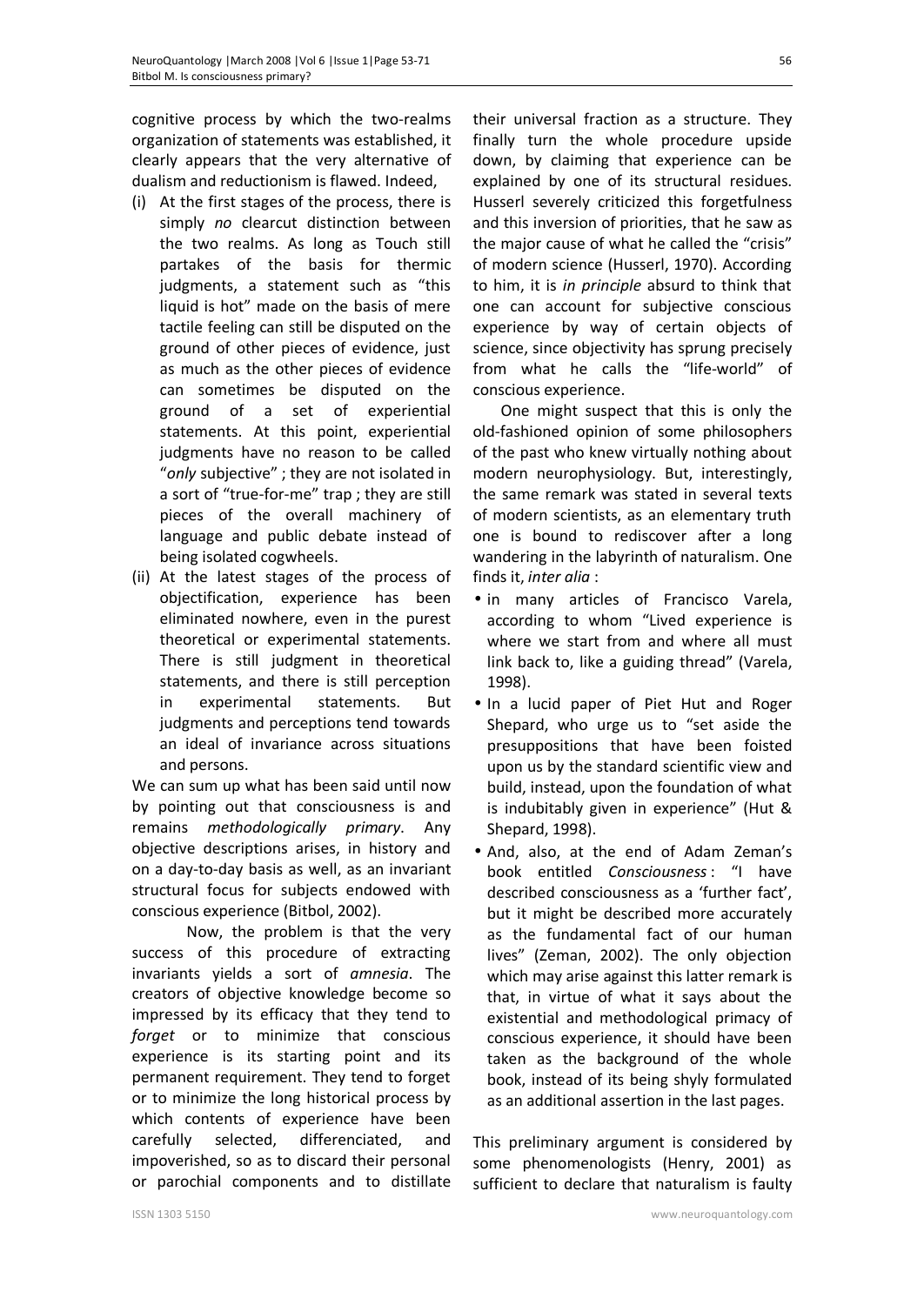from the outset. The fact that some scientists finally relinquish their naturalist dogma when they have carefully pondered about this argument could be taken as a further reason to stop the enquiry at this point. But, in view of the remarkable development of natural science and of the implicit adoption of naturalism that goes along with it for a vast majority of scientists, we cannot content ourselves with an argument completely external to science. We must try to adopt for a while the standpoint of the scientists who (*pace* Husserl) tend to forget or neglect the *existential and methodological* primacy of consciousness, and who turn its effective order of priorities upside down. We must take seriously these scientists who, being fascinated by their own mental power in manipulating objects of knowledge and using them for technological mastery of nature, presuppose that consciousness is *ontologically* secondary to such objects. We must follow carefully their project of identifying *in the objective world,* as described by physics or physiology, *where* and *how* consciousness arises. The problem is that, even if one does not retain Husserl's warning that it is manifestly invalid, this question (especially the question "how ?") turns out to be immensely challenging.

## **2)** *Argument from phenomenology*

First of all, the question about the origin of consciousness in the objective world is challenging *in principle*, as shown by further reflections derived from phenomenological analysis. In the previous section, we have seen that the end-product of the procedure of objectification is structural (or abstractly *relational*). But there is a consensus in phenomenology (and beyond) that if anything can be called "absolute", it is conscious experience. Not *ontologically* absolute, of course (since consciousness is not "something"), but *self-evidentially* absolute. How can ordinary naturalism reconcile these conflicting characterizations of the objective domain and of conscious experience?

To start with, E. Husserl pointed out that there is a huge gap, a major difference of "essence", between natural bodily objects

given through mere "adumbrations" (*abschattungen*). They are given through sensed facets or profiles, connected with expectations about other profiles that could be sensed in the future. These expectations are themselves organized according to a lawlike network of mutual connections. In other terms, natural objects are always *incompletely* given ; and this defective *given* is embedded in a systematic pattern of anticipated *relations* which, unlike the actual sensory "intuition" of their present quality, can be shared intersubjectively. As a consequence of their mode of being that incorporates incompleteness in it, the existence of natural objects is "essentially" subject to doubt. Indeed, future contents of experience can always disconfirm previous conjectures about them. By contrast, lived experience is immediately and completely given. Future experience can by no means *disconfirm* its existence here and now, but only take its place. It may therefore be called an "absolute", in so far as its existence is indubitable whenever it is present (Husserl, 1993). For it, the distinction between reality and appearance is flatly irrelevant. As J. Searle after Husserl cogently pointed out, "where consciousness is concerned, the existence of the appearance *is* the reality" (Searle, 1997). Consciousness is the very fact that there is appearance ; appearance is the reality of consciousness.

and "lived experience". Natural objects are

The claim that conscious experience is to be taken as "absolute" was further argued by Husserl because (i) any ascription of existence *presupposes* the existence of conscious experience (endowing conscious experience with a *"transcendental"* primacy), and (ii) confuting expectations about the existence of anything else leaves it untouched (Husserl, 1993), as can be seen in the experience of "epoche", "phenomenological reduction", or cartesian "hyperbolic doubt".

J.-P. Sartre concurred with this analysis, apart from some qualifications that will not concern us here. Sartre especially agreed with Husserl that consciousness can be taken as an absolute in virtue of the identity between being and appearing which is proper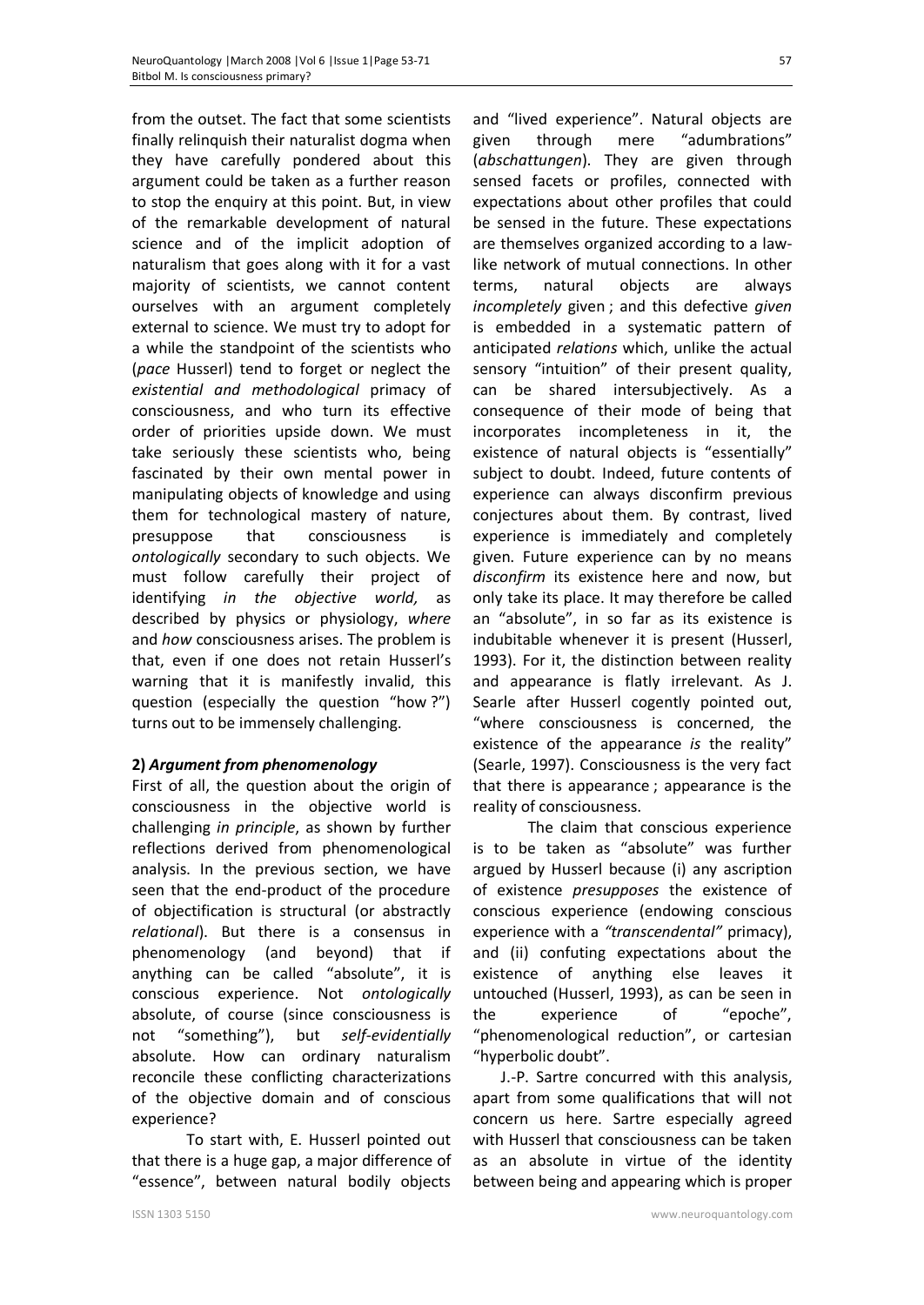to it. But he added two related considerations.

- Firstly, Sartre insisted that the mode of existence of consciousness is "circular", that it necessarily involves a sort of loop : "any conscious existence exists *qua* conscious of existing" (Sartre, 1943). In the latter sentence, Sartre meant that consciousness is inherently consciousness of something *and* consciousness of itself *at the same time*. Yet, he noticed, the expression "consciousness is consciousness of itself" is misleading. Consciousness comprehends self-consciousness in a very peculiar, "non-positional", way. It does not imply being conscious of the object "itself" besides other objects (which would mean some internal subject-object duality), but it involves perfect co-extensivity between being conscious of some object and being conscious of this being-conscious.
- Secondly, Sartre pointed out that consciousness cannot arise as the outcome of some "ontological proof" (that he takes as a derivation from essence to existence, from a certain stringent definition to an ascription of being). Indeed, consciousness is never merely possible apart from existing ; it is no possible instanciation of a definition apart from being actual, since its existence is the ("transcendental") precondition of any ascription of possibility. In phenomenological terms, the existence of consciousness is thus by no means contingent. It is absolute also in this sense.

Of course, these conclusions are likely to be challenged on the ground that their phenomenological source is not the sort of things that can be exhibited and publicly examined. Rather, it relies on an implicit demand of prompting the same experience as the author of the phenomenological description, and then recognizing in this description a reasonably accurate expression of one's own experience. However, I have already displayed in section 1 an equivalent of the former statements in the "grammar" of our language, along with Wittgenstein's urge to deflect the questions of phenomenology on the plane of language. Indeed, the connection between

absoluteness and self-evident indubitableness is still perceptible in our use of sentences including special restrictive predicates such as "appears to me as red". These statements are either taken to be indisputable or subject to a classification in terms of *sincerity* rather than *truth*. They are sheltered from the standard procedure of empirical test by which we assess the truth or falsity of propositions about nature. *They are functionally absolutized.*

But wasn't functional absolutization restricted to the so-called "subjective statements" ? Isn't this way of construing certain propositions as "freely moving cogwheels" which fail to engage with the rest of language and discourse the clearest symptom of the great "bifurcation of nature" (Whitehead, 1979), to wit of the dualist divide which was instituted by the completion of objectification ? The latter is true only to a certain extent. Functional absolutization is in fact all-pervasive as an inherent aspect of any statement claiming an experiential basis, irrespective of whether the objectification process has been completed or not. Upstream from the "great divide" of objectification, a statement such as "this liquid is hot" was both functionally absolutized *qua* expressive of experience, and disputable *qua* partaking of a quest of interpersonal agreement. What objectification did was only to separate and freeze these two functional aspects of experiential statements.

In sharp contrast with the monadic / absolute character of conscious experience, the *content* of objective scientific knowledge is relational / structural throughout<sup>4</sup>, as I already mentioned and as I will now develop. Reduction of knowledge to structure is in fact the price which has to be paid for intersubjectivity or intersituationality. Karl Mannheim, one of the founding fathers of the sociology of knowledge, was aware of that. According to him, coordinating the variety of individual or collective perspectives entails an ever increasing formalization of

<sup>&</sup>lt;u>.</u> 4 The (experimental and theoretical) *content* of scientific knowledge is relational/structural, but not its *experiential basis*, of course, as it has just been pointed out.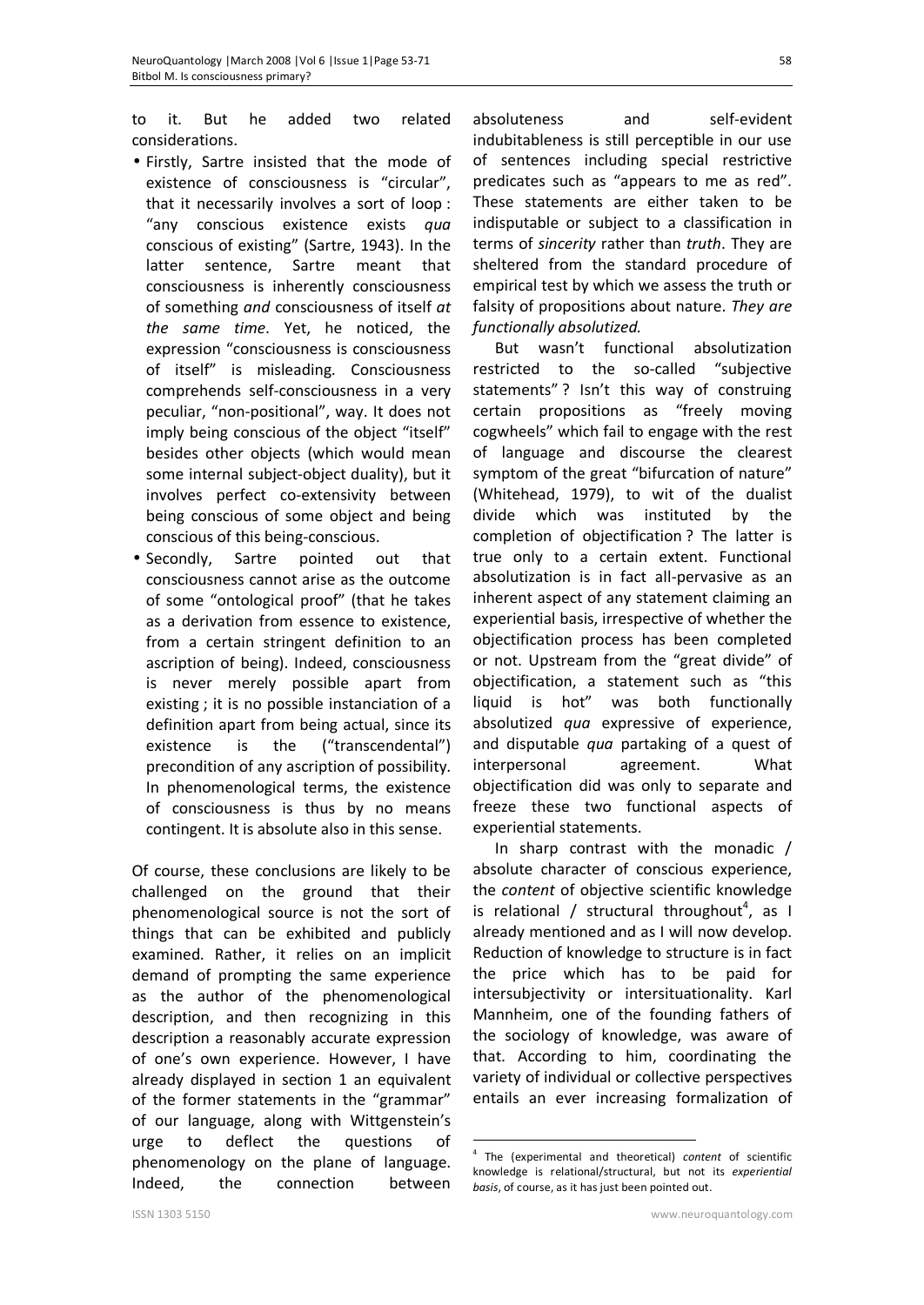knowledge (K. Mannheim, 1997). Individuals and social groups can only understand each other at the high stage of abstraction provided by structures. And the residual part of the phenomena which does not fall under any structural frame expresses nothing more than the specific (not to say parochial) components of individual or collective situations. Before that, Kant and the neo-Kantian school of philosophy built their entire theory of knowledge on this premise. According to Kant, the properties of manifested objects of collective empirical study are only relational, and the so-called subtance itself, construed as the permanent nucleus of a complex of phenomena, is "totally and fully a set of pure relations" (Kant, 1996). Similarly, Cassirer pointed out that the history of science as a whole tends towards relinquishment of substantial concepts and research of "invariant relations" instead (Cassirer, 2002). If properties are referred to, Cassirer writes in a Kantian spirit, it is only after the concept of property has been (re)defined in such a way that "it includes in itself the concept of relation" (Cassirer, 2004). Every single property referred to in scientific theories and discourse fall under this analysis, be it physical, chemical or biological. Little effort is needed to realize that "electrical charge", "valence", or "function" are thoroughly relational concepts. The quantum paradigm only reinforced this realization by including *contextuality* (and incompatibility) of observables in its own foundations, through its canonical commutation relations.

At this point, the project of accounting for the self-evidentially *absolute* conscious experience in terms of the *relational* concepts of objective science sounds utterly implausible. Actually, it might well represent a major aspect of the "category mistake" that was pointed out by G. Ryle (Ryle, 1949) when he discussed the mind-body problem. Such conflict between absolutist and relational concepts in the philosophy of mind has been documented by D. Chalmers (Chalmers, 1996) and evoked by G. Strawson (Strawson, 2006). Both authors formulated very similar suggestions aiming at overcoming this conflict in naturalist terms. Both of them

argued that there must exist in the world some hidden *non*-relational property (of either information processing devices or matter in general) which has no counterpart in the purely structural laws of physics, chemistry, and biology, but which is able to account for the absolutist status of conscious experience. However, when these authors try to characterize the hidden intrinsic property they refer to, they seem to be short of inspiration. In view of their construal of objective science as structural / relational, they can by no means make use of physical concepts for this characterization. They are then bound to use experiential concepts instead ; those very experiential concepts whose origin they sought to identify in the physical world. In a circular way, they account for conscious experience by invoking the "psychical", or "proto-experiential" properties of information processing devices or material entities. Experiential facts being the only available model of intrinsic features, they project this model on the material process they hold responsible for the origin of conscious experience. They appear to be caught in the same *petitio principii* as Leibniz, who could think of the intrinsic properties of material entities only by assimilating these entities to "monads" endowed with (more or less refined) conscious experience. As Kant cogently adverted, the basis of the Leibnizian *Monadology* is the remark that "we can attribute to substances no other intrinsic state than that whereby we ourselves inwardly determine our sense" (Kant, 1996).

True, another, diametrically opposite, strategy, to overcome the gap between absolutist and relational concepts seems to be available at this point. It relies on a variety of structural realism, according to which *all there is* (and not only what science can describe) reduces to structure. This view has been advocated as a response of scientific realism against the challenge of paradigmatic changes and of the correlative instability of the set of entities that are accepted as existent at each stage of research. Several authors (Worrall, 1989, Ladyman, 1998) pointed out that structures are good candidates for the role of transparadigmatic invariants which entities can no longer play.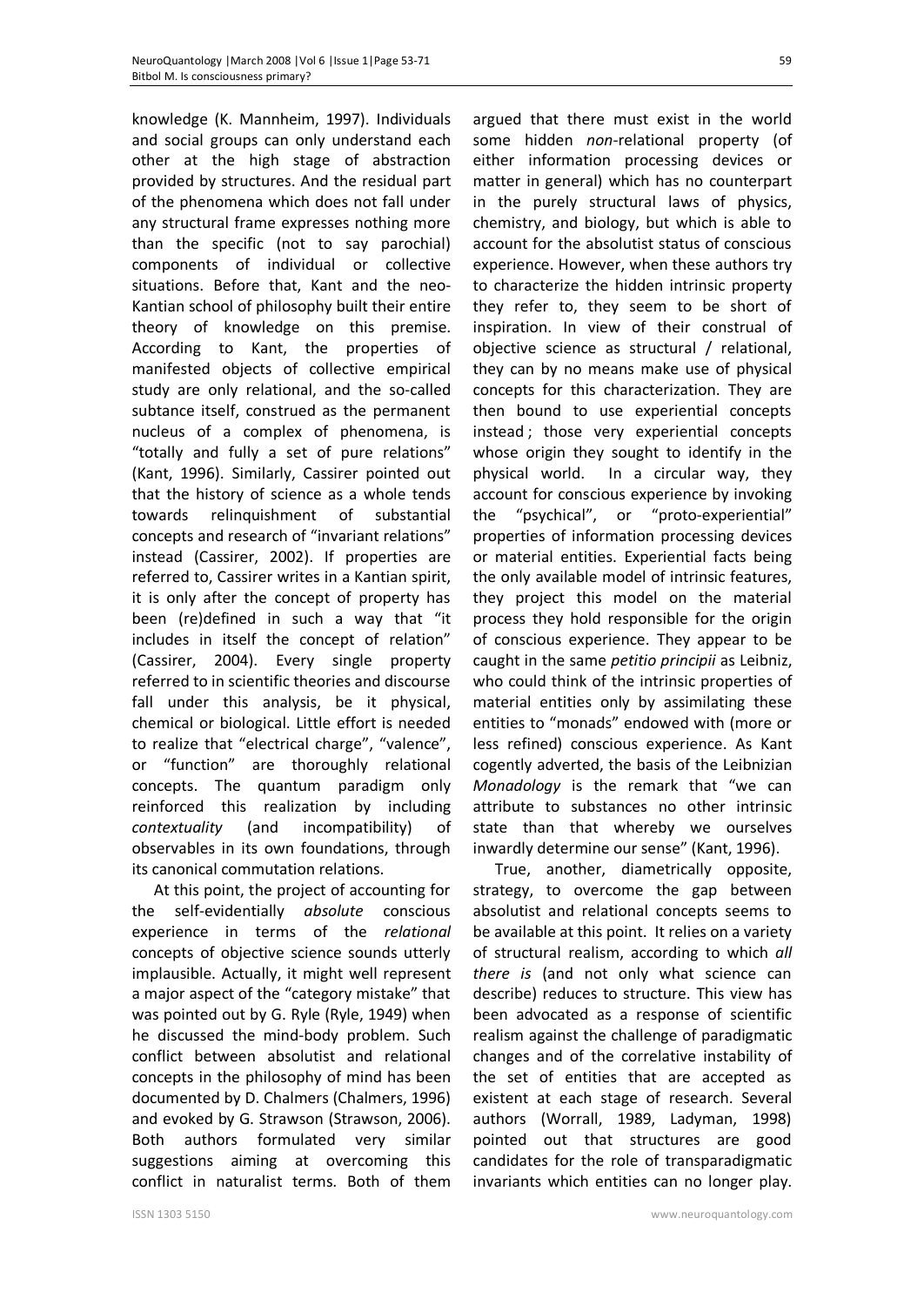Unlike entities such as phlogiston, or caloric, or the individual corpuscles of classical physics, many laws survive across scientific revolutions, as limiting cases for the new theory. And some other structures (such as principles of invariance of laws with respect to any change of place, time, and orientation) are even more perennial, since they retain their full generative aptitude irrespective of the paradigmatic changes in concepts. But if indeed *all there is* is structure, it would be pointless to invoke further intrinsic properties of matter unaccounted by a purely structural physics (Seager, 2006). It would even be tempting to claim, in the name of the new structuralist ontology, that consciousness itself *is* pure structure ; and that, therefore, the explanatory gap is (or at least can be) overcome.

But doesn't this mean ignoring the lesson of phenomenology we previously reminded ? Isn't the deliberately non-phenomenological claim that consciousness itself *is* pure structure an ontological projection of a methodological choice in favor of objective science as the only source of knowledge ? It seems that many scientists are satisfied with statements like: "with our structural objective science, we can only account for the structural features of the contents of conscious experience ; we then declare that there *must* be nothing more in conscious experience than structure". However, this kind of statement is utterly doubtful from a philosophical standpoint, since it springs from an almost implicit epistemological bias. It remains doubtful even though it may be acceptable as a simplification for research and as a good shortcut to obtain interesting results without bothering about troublesome conceptual issues.

The two antagonistic strategies to overcome the explanatory gap between a relational objective realm and an absolute experiential realm thus appear to have failed. Neither absolutizing some properties of matter, nor relativizing / structuralizing experience, works in principle.

# **3)** *Argument from the mixing up of the "easy problems" of neurophysiology with the*

# *"hard problem" of the origin of consciousness*

As suggested in section 1, the question about *where* and *how* consciousness arises in the objective world as described by physics or physiology indeed turns out to be very challenging. It is challenging for reasons of principle as we have just seen in section 2. But these reasons of principle also have a practical counterpart. In a few words, the "category mistake" which is involved in a question about the origin of the absolute from the relational, of the subjective from the objective, manifests itself in practice by a *regressio ad infinitum*. Let us see how this *regressio* arises.

Those who think that it is possible to provide the question about the material origin of consciousness with an answer ask for patience. They point out that many easier problems can be and have been solved in the past, such as the problem of finding neurophysiological *correlates* of certain structural features of experience. And, they go on, one may hope that if enough of these easier problems are indeed elucidated in the future, a solution of the harder problem of the physical or biological origin of consciousness will automatically arise. This hope, or this belief, has proved to be a powerful incentive for research in neuropsychology ; and the outcomes of research developed under its impulse are impressive. But there are good grounds to think it is *illusory*.

Let me try to show that advances concerning the easy problems of consciousness afford us *no clue whatsoever* about the harder problem of its physical origin.

To that purpose, I'll consider the example of perception of *color*, showing that, even though more and more easy problems about it are solved, the hard problem remains exactly as elusive as ever.

Two centuries ago, physicists could claim to have clarified this issue by displaying a relation between the *wavelength* of light radiation and the perception of color as reported by human subjects. Couldn't one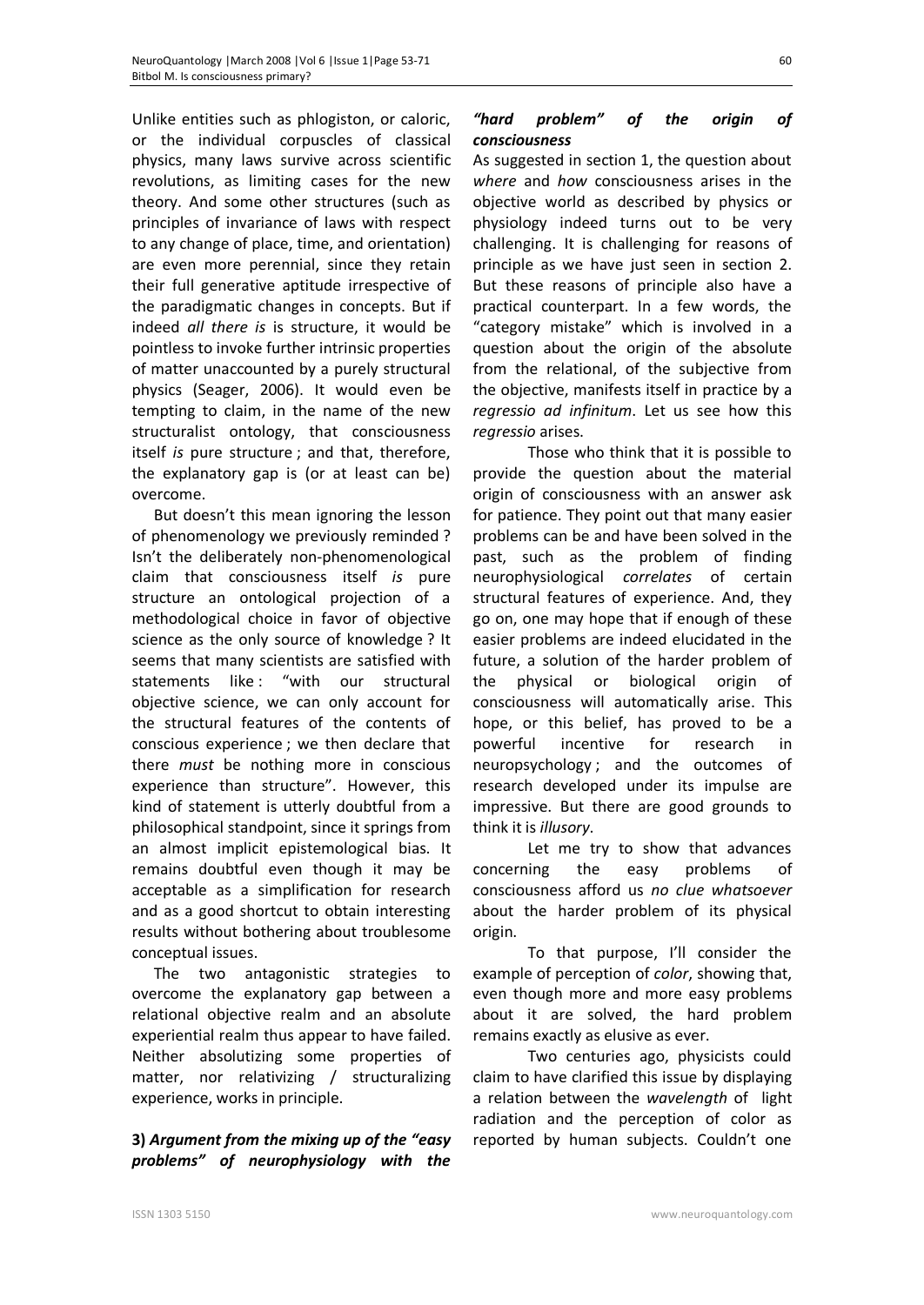call this a true "reduction"<sup>5</sup> of an experiential feature to physics ? Couldn't one say that color *is* wavelength of electromagnetic radiation, full stop ? The answer is "No", for two types of reasons :

- A. The correlation between wavelength and perceived color is imperfect.
- i. Electromagnetic radiation with a given wavelength (or "monochromatic" light) gives rise to a well-defined class of experiences of color only under *normal physiological circumstances* ;
- ii. No straighforward juxtaposition of the experiences of colors is obtained when several fluxes of monochromatic light of various wavelengths are combined. For instance a combination of monochromatic red and monochromatic blue does not give rise to "blueish red" but to *violet*, which corresponds to a monochromatic radiation with wavelength shorter than *both red and blue* ;
- iii. Moreover, similar perceptions of color can be associated to very different mixtures of light of different wavelength and intensities.
- B. There is no conceptual connection, no way to figure out a passage, between the numerical value of a wavelength and *what it is like to experience* redness or blueness.

The first kind of reason proved accessible to further research. Maxwell modeled the system of relations between perceived colors by means of a triangle of three primaries with chromatic coordinates. This model was soon related to the presence of three types of cone-cells in the retina, with different photopigments. One could then understand some of the physiological reasons why the

connection between wavelength and perceived color is not straightforward, especially when several fluxes of light of various wavelengths are combined. In other terms, one could account for certain *structural* features of reported experience of color in terms of elaborate *structural* features of relevant objects (Petitot, 1999). Much later, in the second half of the twentieth century, one could even claim knowledge of the place where retinian information about impinging electromagnetic radiation is processed and articulated to other pieces of information. Cone-cell outputs are first sharpened by the neuron-system of the retina and, after a complex path in the brain (through the lateral geniculate nucleus), they project on the V1 area of the occipital lobe of the cortex. This part of the brain cortex in turn involves "color columns" of cells that only fire according to a certain chromatic signal. Doesn't this mean, at last, "reduction" of an experiential feature to physiology ? Here again, the answer to this question is "No", for the two *same* reasons we already documented. No strict correspondance between reported experience of color and activation of the color columns of V1, and no conceptual bridge between experience and physiology. The correspondance was soon improved by further physiological work that disclosed the existence of the V4-V8 area, whose activity is in closer correlation with the subjective appreciation of color, including when shade and diurnal variations of light occur. But, here again, the perception of color may involve many additional ingredients such as motion, orientation, and activity, that are processed in other parts of the brain (Varela et al., 1991 ; Cohen, 2006 ; Churchland, 2007) ; and moreover we still do not have the slightest clue about *how* the rythmic firings of a bunch of neurons of V4- V8 can give rise to *experienced* red or blue (not any more than about how experience could arise from activity in any other part of the living body). And so on, and so forth... No end is in sight for this research about how experience of color arises, despite its remarkable fruitfulness.

To sum up, one witnesses an openended progress towards closer and closer

<sup>-&</sup>lt;br>5 The analogy between reducing experience to neurophysiology and reducing heat to average molecular kinetic energy is highly disputable, and it is partly based on an ambiguity. What has been subject to a partial intertheoretical reduction is the objective thermodynamical function Q (heat), and by no means the *quale* "hotness". In fact, the whole process by which the objective function Q has been extracted and the quale "hotness" has been progressively pushed aside as purely "subjective" is usually ignored or overlooked (Peschard & Bitbol, 2008). Hence the spurious alternative between reductionism and dualism (see section 1 of this paper).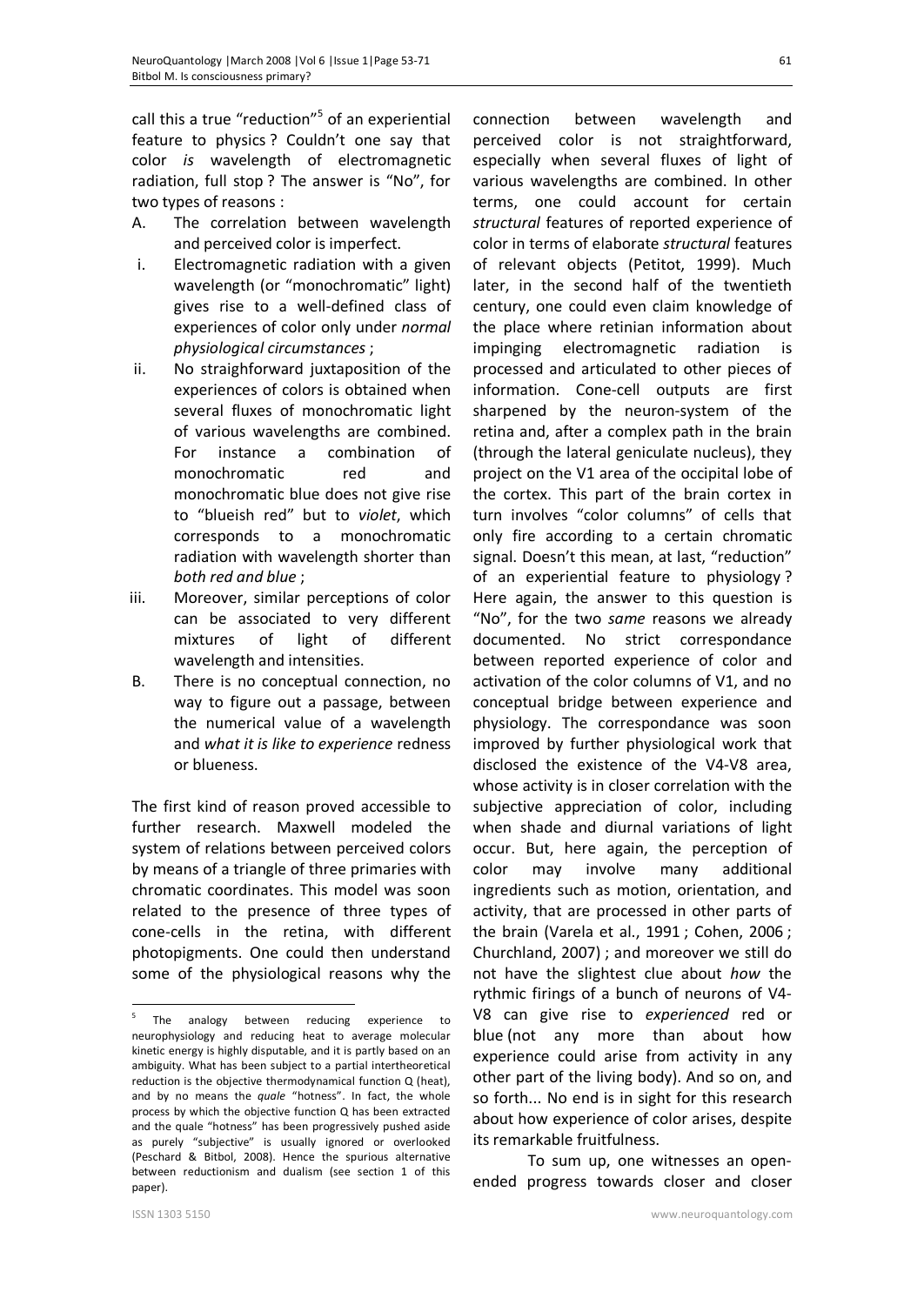correspondance between the structure of brain processes and the structure of conscious experiences as expressed by reports. But this open-endedness is associated with *incompleteness*. Scientists who believe that solving many such "easy problems" about consciousness will finally clear up the harder problem of its physical origin, look like somebody who believes one can finally reach the horizon by walking far enough. In the same way as the walker ignores the *category gap* between a line *in* space and an apparent line seen *through* space, these scientists ignore the category gap between the exclusively structural connections provided by science and the absolute of experience analyzed through a structured framework. In fact, these scientists come up against the unavoidable consequences of the initial decision to extract a structural residue of experience in order to build an objective science (what I called the epistemological argument) ; but since they have overlooked or forgotten this decision, they are unable to recognize the persistence of the "hard problem" as the most glaring symptom of the bounds which are inherent to a knowledge based on it. They have forgotten that objective knowledge is made possible by carving the lacuna of first person experience within it; and they cannot recognize that, therefore, the lines of progress of objective science can only have an *apparent* convergence towards consciousness in the infinite. Being oblivious of the blindspot of knowledge, they disregard the inaccessibility of the perspectival eyepoint that represents its projection in the field of the known.

True, some scientists are more prudent. They content themselves with pointing out that very often science dismisses problems rather than trying to solve it, and concentrates on other problems, more tractable by its methods (Mills, 1996). According to them, science does not have to tackle every problem that can be formulated. Instead, its major task to tell apart those problems that are liable to a scientific study and banish any other problem as "unscientific". And, they claim, unlike the issue of isomorphism between objective

structures and experiential structures, the "hard problem" of the origin of consciousness is likely to be among those "unscientific" problems.

But even their attitudes and their values tend to maintain our culture as a whole in a sort of schizophrenic state. On the one hand, we are so impressed and enthusiastic about the remarkable results of neurophysiology that we are prone either to ignore the yawning gap it leaves behind it, or to dismiss it so strongly as "unscientific" that we finally *think* it does not really exist. On the other hand, however, we *experience* the gap in our conscious lives, we realize that "describing is not living" (Edelman & Tononi, 2001), and we partake of the existential crisis of our civilization as a whole.

## **4)** *Argument from neuropsychology against functionalism*

One glaring symptom of our radical inability to figure out a passage from objective properties to lived experience, is the ongoing debate about the proper *level of organization* at which this passage must be sought.

Some claim that the relevant level concerns generic *functions* in a network of information processing. This is the so-called functionalist thesis, which implies that, provided certain organized informational fluxes are in place, experience may arise irrespective of the material basis on which these fluxes are implemented. In other terms, functionalists imply that even *computers* could be endowed with conscious experience, provided they have a certain functional structure, imposed by some appropriate *software*. But many arguments have weakened the functionalist thesis.

One such argument has been drawn from the well-known and hotly debated experiments performed by B. Libet in the 1970's. Libet's experiments tend to show (at least under one of their most popular interpretations) that conscious experience of having decided to move is delayed by several hundreds of milliseconds with respect to the corresponding electroencephalographic "readiness potential" in the brain. Therefore, they irresistibly suggest that consciousness is at most *epiphenomenal* with respect to any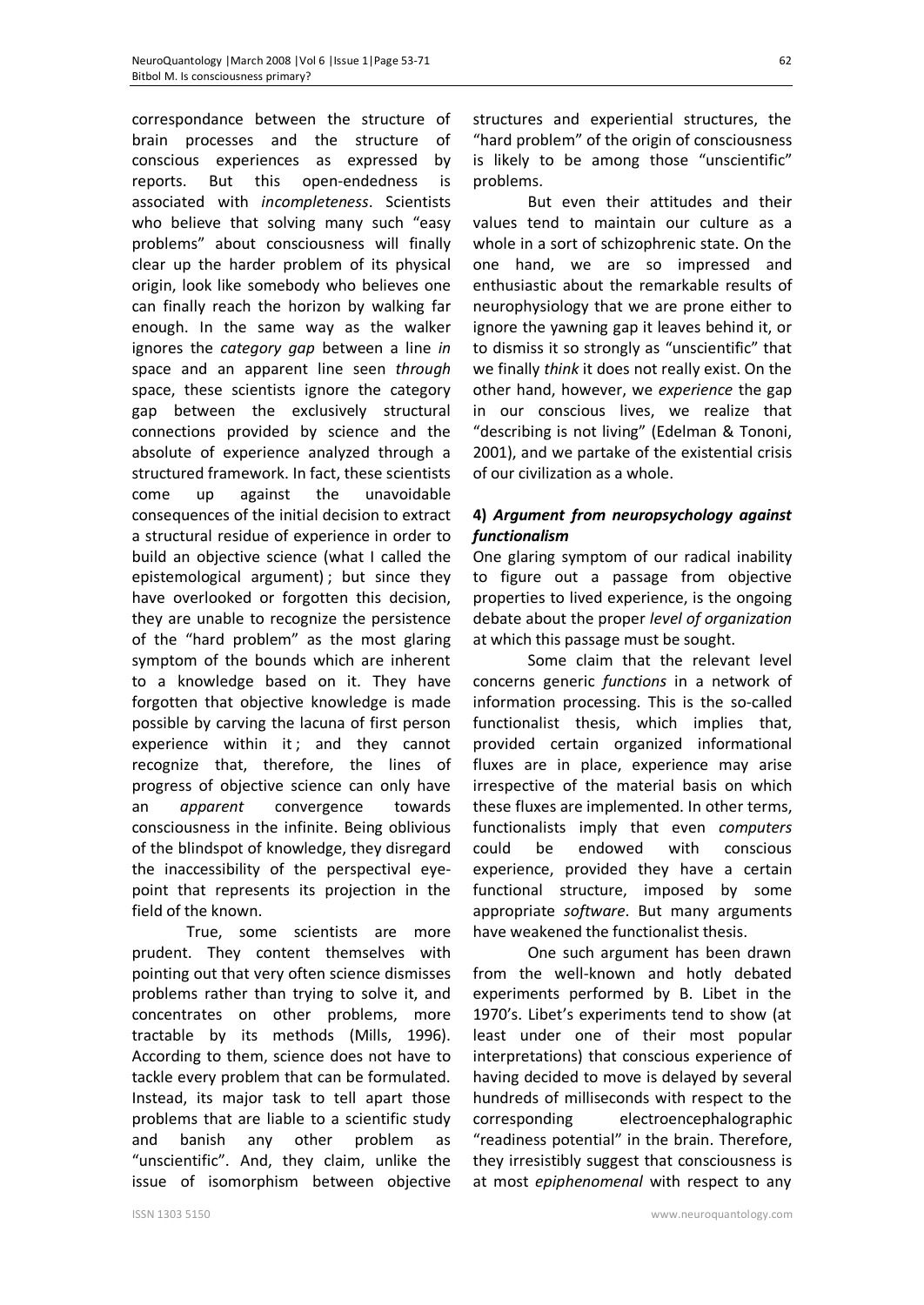informational function (Gray, 2004, Flanagan, 1997). This suggestion is all the more likely when we consider the fact that these functions (including the higher-order functions of "*binding*" which is often seen as a typical task of consciousness) can be described in physiological terms throughout, irrespective of whether the material process involved are associated or not with conscious experience. At this point, the question about how conscious experience arises looks more mysterious than ever, since the issue of informational functions appears irrelevant to it.

By the way, the insistant comeback of epiphenomenalism might also challenge a major resource of those who claim the physical origin of consciousness. This resourse is the now commonplace idea that consciousness have a survival value of its own, presented as an explanation of its alleged progressive *emergence* from a physical-physiological substrate during biological evolution. How can one claim that consciousness have a *specific* survival value, if every single function it fulfills can be accounted for in narrowly physiological terms, irrespective of whether the described physiological processes are associated with conscious experience or not ?

Another argument against functionalism has been drawn from experiments about wordcolor *synaesthesia* (perception of a welldefined color when a word is told or read). It has indeed been found that the experience of color does not depend at all on whether it is triggered by direct visual perception or by indirect induction by a word. Since vision and verbal processing have very different *functions* in the informational network of a human being, this strongly suggests that function cannot determine qualitative experience by itself (Gray, 2004).

Therefore, many authors now tend to think that the right level of passage from an objectified nature to conscious experience is located *below* the level of functions. This is made likely by the outcome of the experiment we evoked above : even though a direct perceptive experience of color and a synaesthetic experience of color do not involve the same function, they are both

correlated with an activation of the same cortical area V4-V8. The passage might then be located at the level of brain tissue, at the cellular level, or even at the level of certain elementary physical processes in the molecular content of neurons. Yet at this point, there is still absolutely no clue about the nature of the passage, namely about *how* conscious experience is generated. The authors who support the "tissue" view, still claim that consciousness must "emerge" from some neural basis because experience reports are more closely correlated to welldefined brain processes than to abstracted functions. But they have no inkling whatsoever about how to go beyond such an improved correlation.

True, some of them claim that they can establish a *causal* link between brain tissue excitation and experience, since electrical stimuli of (say) V4-V8 can trigger experience of (say) color<sup>6</sup>. This kind of evidence, they insist, goes clearly beyond mere correlation, and this supports the idea of an ontological primacy of brain processes over conscious experience. But any lopsided conception of the connection between brain tissue and experience, any conceptual asymmetry in favor of physiology, is still precluded by the fact that an influence can be exerted in the opposite direction as well. After all can't one alter the electrophysiological or chemical configuration of parts of the brain (say V4-V8) by orienting one's experience voluntarily (say by asking someone to imagine a colored surface) ?

This possibility of "downward causation" from experience to physiology could be taken by some as mere evidence that concious experience emerges from a neurophysiological basis in the "strongest" sense of the concept of emergence, as opposed to "weak" emergence (Bedau, 1997). But suppose we add a further constraint. Suppose we adopt a very strict criterion of emergence. Galen Strawson recently submitted this type of criterion : "For any feature of E (anything that is considered

<u>.</u>

<sup>&</sup>lt;sup>6</sup> Salvatore Maria Aglioti, private discussion after the conference "Festival della scienza", Genoa, Italy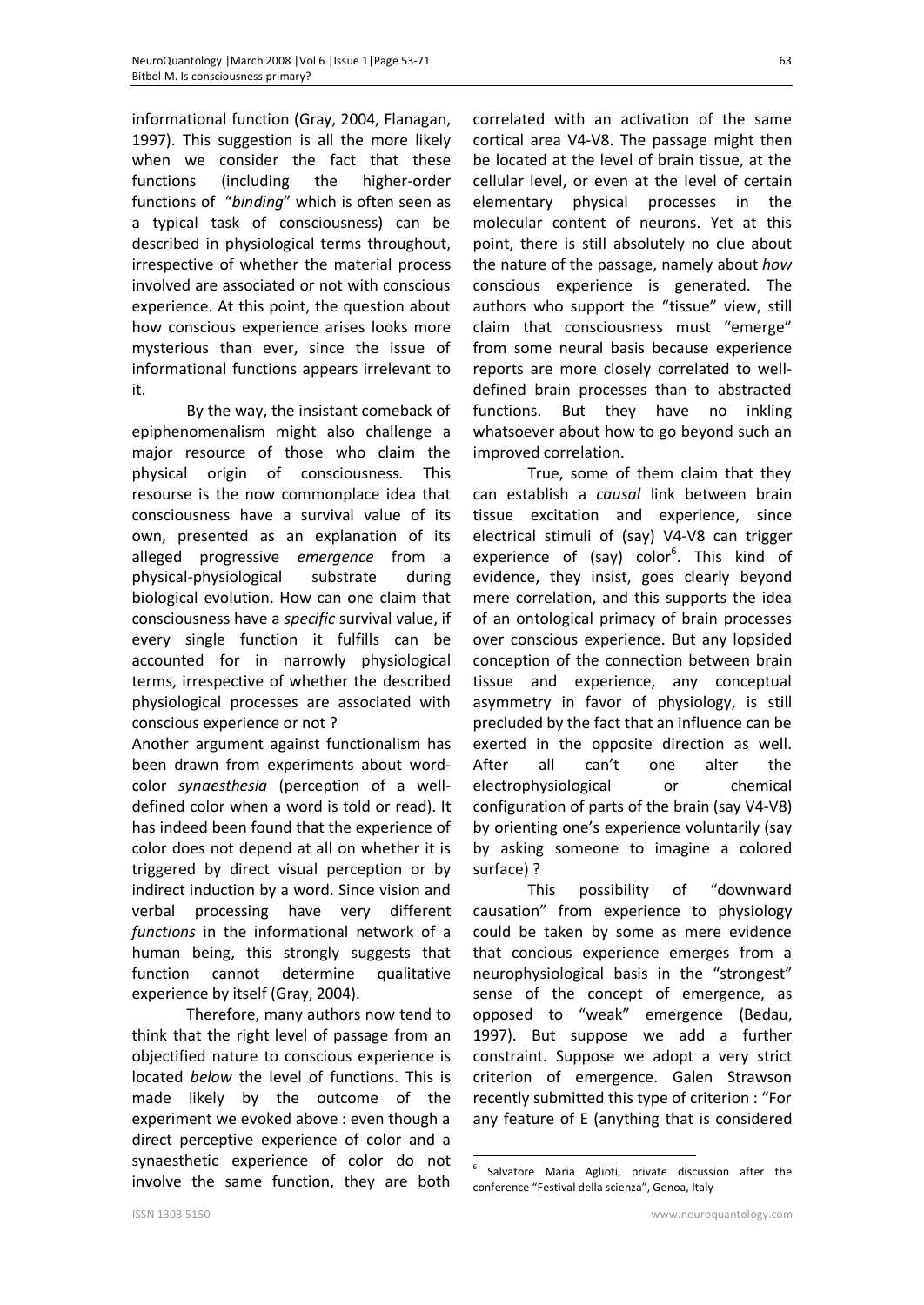to be Emergent from the Basis B), there must be something about B and B alone in virtue of which E emerges, and which is sufficient for E" (Strawson, 2006). The problem is that, as I have suggested more and more insistantly, there is *nothing specific* about functions, neural tissues, or molecular structures in virtue of which conscious experience should emerge. Any loose talk of emergence of consciousness from brain processes in the name of mere *correlations,* or even mere experiments of mutual triggering, then appears to be ruled out by this strong criterion. From the latter negative statements, Strawson infers that conscious experience is nothing emergent at all. Combining this inference with a materialistic monistic principle, he concludes in favor of panpsychism, or rather pan-experientialism<sup>7</sup>. But, then, his problem is to explain how micro-experiences "add up" to full-fledged human consciousness. Moreover, it is not easier to understand why and how an atom has elementary experience than to understand why and how a living human brain has an elaborated consciousness. Ascribing micro-experiences to atoms just seems an *ad hoc* additional postulate about matter.

So, at this point, we are still completely stuck, with no idea whatsoever about how to handle the "hard problem" of the origin of conscious experience in an objectified nature.

# **5)** *Argument from fine-grained analysis of the neural correlates of deprivation of consciousness*

Even the modest results about the Neural Correlate of Consciousness (NCC) turn out to be partly questionable due to a methodological constraint. In order to assess the presence or absence of conscious awareness in a subject, a neuropsychologist has to rely on quite complex and integrated behavior. He/she relies on *language*, or,

more generally, on the ability to *report* experience by way of signs or gestures. Ability to report in turn implies ability to *discriminate* between specific events, a high level of *reflectivity*, and a reasonable amount of *memorization*. So, how can we be sure that, when no report can be obtained, there *is no* experience *at all* ? Couldn't it happen that certain elaborated abilities needed to *make the report* are defective, although some sort of experience was indeed lived by the subject<sup>8</sup> ?

Let's then look at the current neurological theories of the *locus* of conscious experience with a critical eye, and with this methodological problem in view. Here is a non-exhaustive list of four contemporary neurological views of consciousness :

- Edelman's theory of signal "reentry" states that conscious experience requires feedback loop interaction of regions of the cerebral cortex with nuclei in the thalamus ;
- Dehaene's and Changeux's theory stipulates that for conscious experience to arise, a "Global workspace" connected with many specialized areas of the brain must be activated ;
- Rosenthal's theory says that higher-order thoughts (and associated recursive activity of the neurons) are indispensible for experience ;
- Finally, Crick's and Koch's theory claims that an area can be a NCC only if it is connected to the frontal executive cortex, and if it is thus able to partake of the process of "binding" various fluxes of information by way of a synchronized firing of neurons at 40-70 Hz.

*All* these views rely heavily on the subject's ability to discriminate, to memorize, and to *report*, which is used as the ultimate experimental criterion. Can we preclude the possibility that the large-scale

1

 $\overline{a}$ 

 $^7$  An intermediate position is held by Francisco Varela, who thinks (on the ground of an analysis of first-person experience) that consciousness arises when there is elementary "concern", namely polarization towards conditions of survival. In that case, the most elementary conscious beings would be unicellular living organisms, with their polarization towards food (or threats).

 $8$  Even Libet's experiments have been criticized on this ground. Indeed, in order to assess the moment of their conscious decision to move, the subjects were asked to notice the position of the needle of a sophisticated clock at the very instant when their decision was taken. Couldn't it be that the time interval between the "readiness potential" and the socalled "decision" to move, is in fact a time interval between the potential and the ability to notice the position of the needle discriminately enough to give a reliable report about it?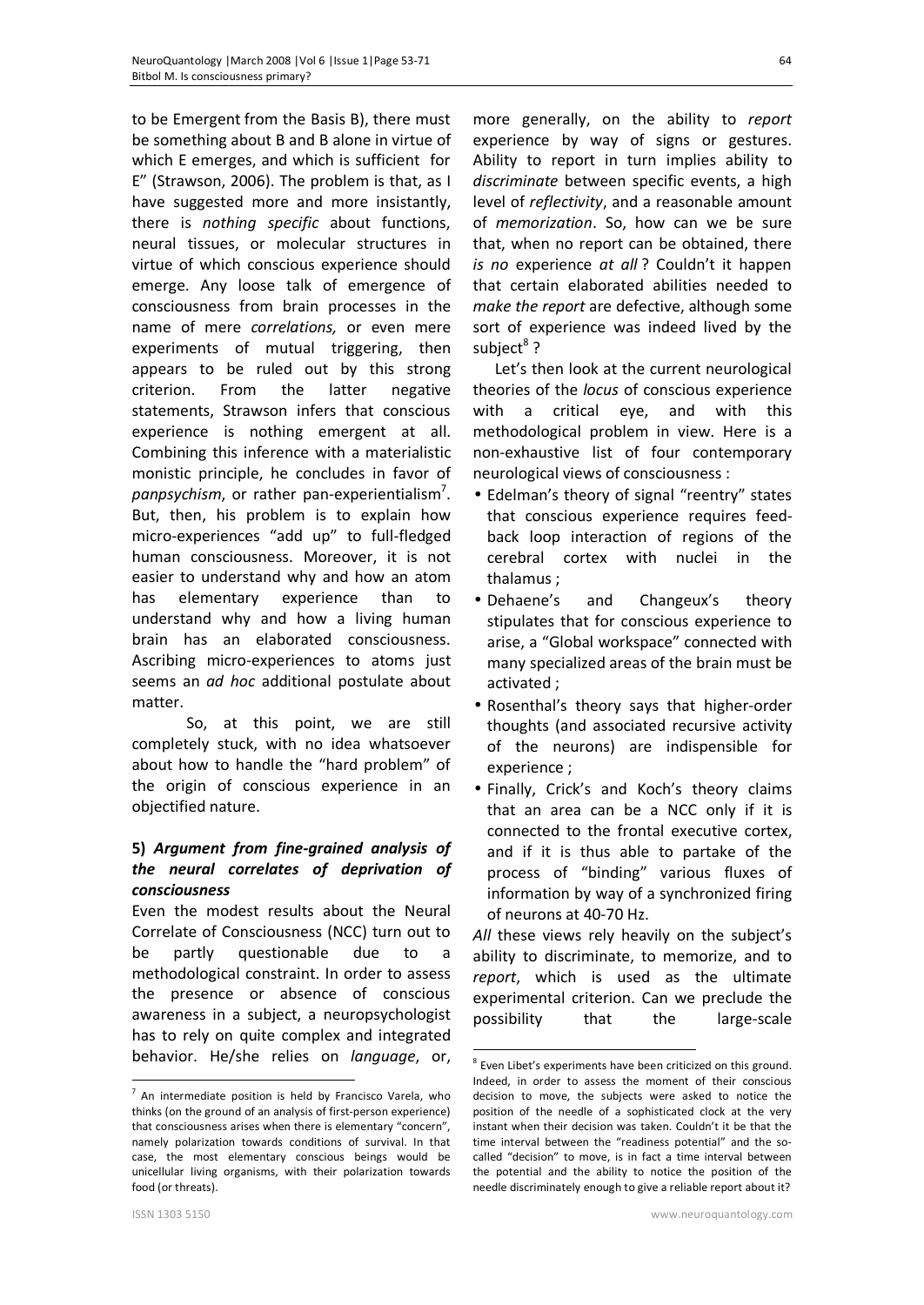synchronization of neural activity deemed indispensible for *consciousness,* is in fact only required for *interconnecting* a number of cognitive functions including those needed for *memorizing* and *reporting* ?

Many experimental results feed this doubt. Some results of this sort concern split brain patients (Sperry, 1983). In these patients, the left hemisphere of the brain may have all the areas corresponding to a full visual perception activated, whereas the right hemisphere is at rest. Relying on the ability to report by language would yield the conclusion that the left hemisphere's activation is correlated to no visual experience at all. But there are other, nonlinguistic, ways to obtain reports from the left hemisphere (e.g. by asking answers by means of a lever activated by the *right* hand), and in this case the conclusion is that its activity is indeed correlated to experience. Can we preclude that smaller areas of the brain are correlated to experience, although one can hardly figure out how to get any report from them?

Other experiments reinforcing this doubt can be found in the literature about deprivation of consciousness by sleep, fainting, anesthesia, coma, epileptic seizure etc. Let me take the example of general anaesthesia, whose depth can be modulated according to the dose of drug which has been administrated. Growing doses of a certain class of anaesthetic drugs were tested on voluntary subjects, and they were correlated with progressive drop of the average coherent frequency of electroencephalographic waves (Zeman, 2002). When the doses of drugs increased and coherent frequency decreased, mental abilities were lost step by step, one after another. At first, subjects lost some of their appreciation of pain, but could still have dialogue with the experimenter and remember every event. Then, they lost their ability of later recalling explicit memories of what was going on, but they were still able to react and answer demands on a momentary basis (this latter finding can be connected to situations where, with another class of anaesthetic drugs, patients could react during anaesthesia by pressing a lever, and could

even report pain *at that moment*, but did not remember anything *after the event*.) With higher doses of drugs, patients also lost ability to respond to requests, in addition to losing their explicity memory ; but they still had "implicit memories" of the situation (namely, their reactions after anaesthesia were modulated by certain events during anaesthesia, although no explicit report of these events could be obtained). Experiments of this kind display a case of mutual dissociation of the faculties that are usually taken *together* as necessary to conscious experience. They open the further possibility that some sort of conscious experience can be present, although none of the usual criteria can be ascertained ; not even the most elaborate electroencephalographic criteria of consciousness since the latter were based *in fine* on an ability to elaborate reports, either immediately or retrospectively (Zeman, 2002 ; Van Lommel et al. 2001).

This lends some credit to Semir Zeki's alternative thesis in which every single region of the brain and every level of neural activity, weak or strong, can be correlated to something like "micro-consciousness". According to this theory, each microconsciousness just happens to be amplified, stabilized, and interconnected to other micro-consciousnesses when larger and larger neural assemblies are activated, thus reaching the pathways of report. Along with this view, ability to report, as well as massive, correlated, and distributed neural activity, should not be taken as a sign of consciousness, but only of interconnection and synergy of micro-consciousnesses. As for *absence* of report, either immediate or retrospective, it could in many cases be caused by a lack of interconnectedness of microconsciousnesses rather than by the absence of any experience whatsoever. A similar thesis was formulated by Susan Greenfield's, according to whom consciousness is a "continuously variable" feature, growing with brain complexity, and progressively amplified in each given brain according to its ability to recruit larger and larger neural assemblies. Since no lower bound is fixed for the presence of microconsciousness, we are once again slipping on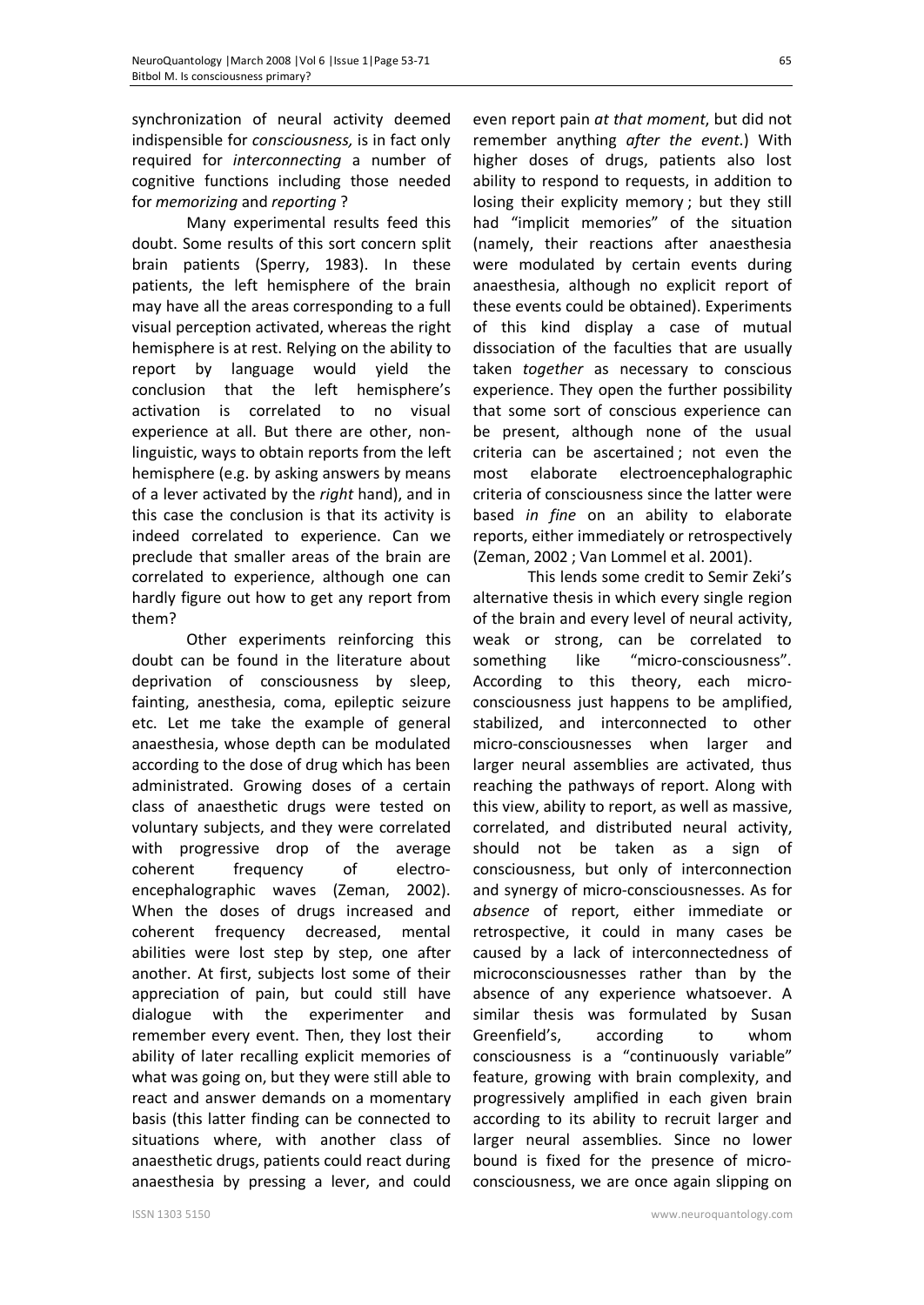the slope that leads inexorably to panpsychism, but with no additional clue about the material origin of consciousness (Greenfield & Collins, 2005).

# **6)** *Argument from physics against materialism*

The thesis that matter is primary and consciousness secondarily emergent from it, relies on physics in the last resort.

To begin with, this thesis may need physics as a provider of the hoped for (though till now inexistent) ultimate explanation of the material source of consciousness. Some researchers, such as Roger Penrose and Stuart Hameroff, thus tentatively ascribe the origin of consciousness to putative quantum processes going on in the brain. Their proposal is based on the following concatenation of assumptions :

- State vectors or wave functions undergo an "objective reduction ('OR')" ;
- OR is triggered by quantum gravitational processes ;
- Gravitational processes are noncomputable ;
- Quantum coherence takes place in neuron microtubules, and this is the basis of a quantum information processing in the brain ;
- OR occurs in microtubules, thus suppressing coherences ;
- Conscious thought is non-computable (in view of anti-mechanicists arguments based on Gödel's theorem) ;
- Consciousness therefore arises from microtubular OR (this is the final claim, submitted to experimental test by various ways of acting on microtubular coherences).

Unfortunately, *none* of these assumptions can be considered, by far, as unproblematic. They remain highly controversial, for several good reasons. Let me consider two of them.

The first group of reasons is internal to Penrose's and Hameroff's framework of assumptions. M. Tegmark thus challenged the view that the central feature of quantum processes, namely state superposition, can have a sufficiently long life-time in the brain

to fit the characteristic time scales of reportable experiences (which is at least 25ms). Indeed, he claimed, the decoherence time in microtubules is shorter than this characteristic time scales by several orders of magnitude (Tegmark, 2000). But a reply from Hameroff and his group (Hagan et al., 2002) showed that this issue of decoherence time is far too uncertain, in view of the various molecular environments that may surround microtubules, to be taken alone as a fatal blow against their quantum theory of consciousness.

The second group of reasons is much more serious, because it challenges the very initial premise of Penrose's and Hameroff's proposal. Their root assumption is that quantum mechanics is a theory describing the objective world, and that every single alteration of the formal elements of the theory is to be ascribed to a change in the objective world. In particular, any reduction of the wave function is descriptive of an objective process called "the objective reduction". But this interpretation is only one among many, and it is not even the most credible one in view of its speculative "surplus" of hypothesis. By contrast, there are several interpretations of quantum mechanics in which wave packet reduction plays no role (or only an ancillary role as a practical tool for simplifying probability assessment). Some of the latter interpretations, from Bohr's to Quantum Information, even challenge the underlying belief that quantum mechanics is aimed at describing anything "out there". Instead, they point out, many features of this theory automatically loose their paradoxical flavor if one accepts that quantum mechanics might only be aimed at predicting the effects of our intricate relation (or "interface") with the environment (Fuchs & Peres, 2003). In this case, far from being a picture of the world construed as detached from us, quantum mechanics would be a picture of the *bounds* of detachment in physics. This view is further supported by the fact that one may derive many formal features of quantum theories by assuming that they have indeed a purely predictive status, and that they express the bounds of the procedure of detaching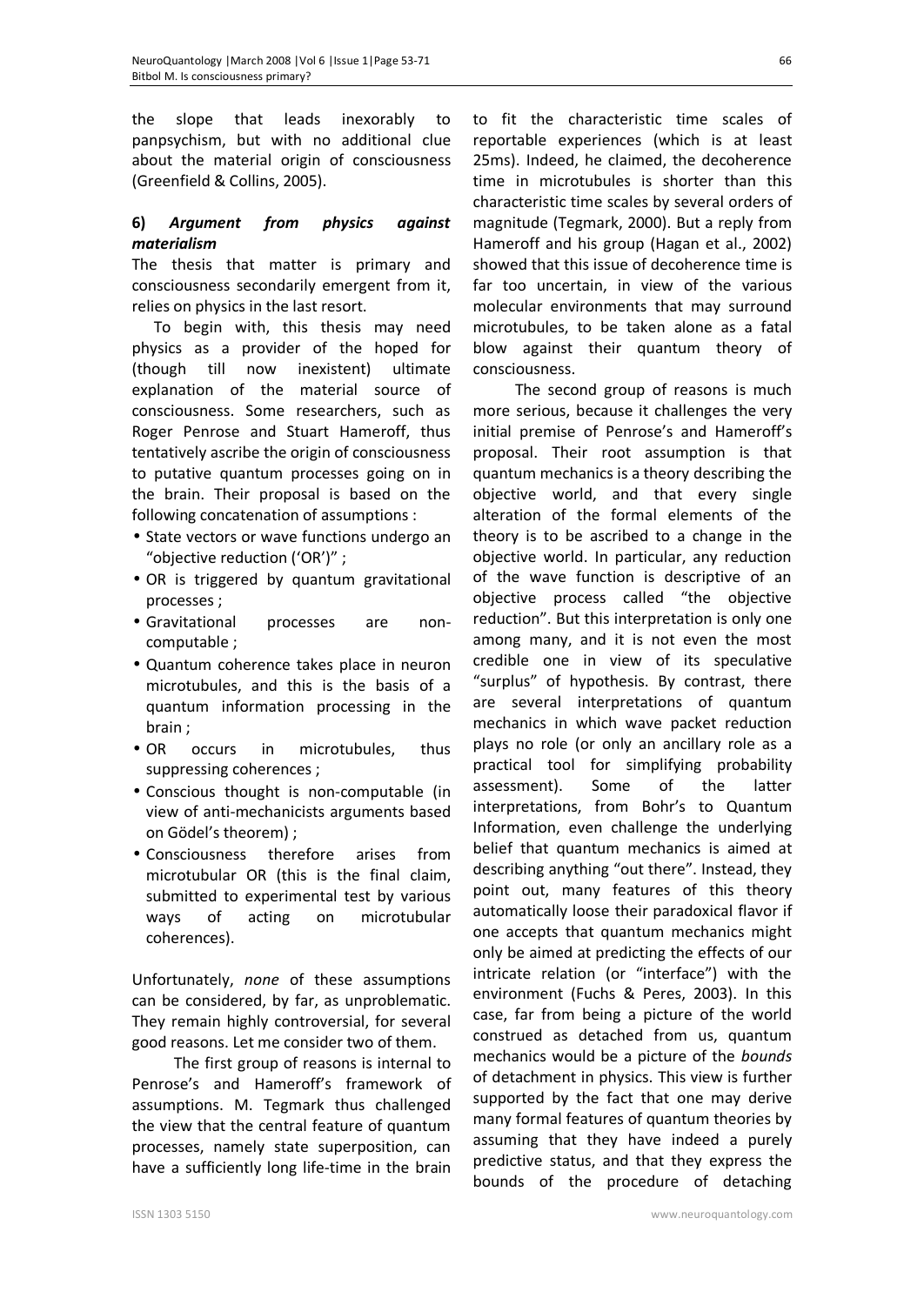properties from phenomena (Bitbol, 1998). But in this case, it looks plainly absurd to entertain the hope that quantum mechanics will do the job of ordinary naturalism, namely the job of accounting for conscious experience by describing relevant parts of an

objectified nature. This does not mean, however, that quantum mechanics interpreted in this nonrealist way can teach us *nothing* about the issue of conscious experience. In fact, this theory, and the way it turns a limitation of objective knowledge into an advantage, have important conceptual clarifications in store for the philosophy of mind as Bohr himself realized very early (Bohr, 1997). The first clarification comes from the essential feature of contextuality of phenomena that quantum mechanics has to cope with (Bitbol, 2000, 2002). Microphysical phenomena adhere to the contraptions in which they arise ; they are not independent of the experimental situation which makes them manifest ; accordingly, they cannot be said to "reveal" an underlying independent property, unless one accepts the "surplus" speculative scheme of hidden variable theories. In this very special situation, quantum physicists were nevertheless able to build an intersituationally and intersubjectively acceptable theory. They obtained intersubjective consent without detachment of an object in the usual sense of the word. They reached this aim by elaborating universally valid rules for *predicting* contextual phenomena (or "values of observables"), and by stating universally efficient prescriptions for mastering *directly* the *technological* implementations of the predictive rules, without the help of a fully consistent model of objects.

But this is exactly what is needed for a proper science of mind. Indeed, the epistemological situation of this science is exactly isomorphic to the epistemological situation of quantum physics. Just as microphysical phenomena adheres to experimental device and cannot be detached from them, conscious experience adheres to conscious beings and cannot be detached from them (as stressed in the introductory section, consciousness is not "something" but

what is lived by somebody). Just as there are no true "quantum properties" but only "observables", there are no experiential properties, but only "livables". In such situation, it is a bad strategy to look for a scientific naturalist account of the integrality of mind in the ordinary sense of defining and characterizing objects (either neural objects or mentalistic objects). Rather, one should look for ways to obtain intersubjective consensus about "livables", and try to formulate prescriptions for acting on contents of experience without the help of a model of objects.

The second conceptual clarification that quantum physics can offer deals with the conception of *matter* it tends to promote. After all, the view that consciousness emerges from matter is bound to rely on physics to disclose *what is (or at least what is not) matter*, and in which sense *matter* can reasonably be taken as the basis of everything else including consciousness. Unfortunately, the answer modern physics has elaborated about this issue is highly unsettling for the materialist thesis (Bitbol, 2007). To sum up, this answer is that matter in the classical sense (namely a set of bodies extended in space and enduring in time) is nothing else than an *appearance* shaped by the coarse sense-organs or experimental apparatuses we use to explore our environment. According to standard quantum mechanics, the very features that define the identity of a material body (such as the position and the velocity) are no more than values of mutually exclusive observables, which can be assessed only by using macroscopic instruments. Quantum *decoherence* adds theoretical details about how material bodies at our scale only *seem* to be localized, *seem* to occupy a region space at a given time, and more generally *seem* to have the properties we ascribe to them (Joos et al., 2003). As for quantum field theories, they tend to go even further, since they do not only deprive elementary particles of matter of intrinsic properties but also of intrinsic existence. According e.g. to Paul Teller, particles are no longer "(…) the sort of things that are either There or Not There" (Teller, 1995). They are only the old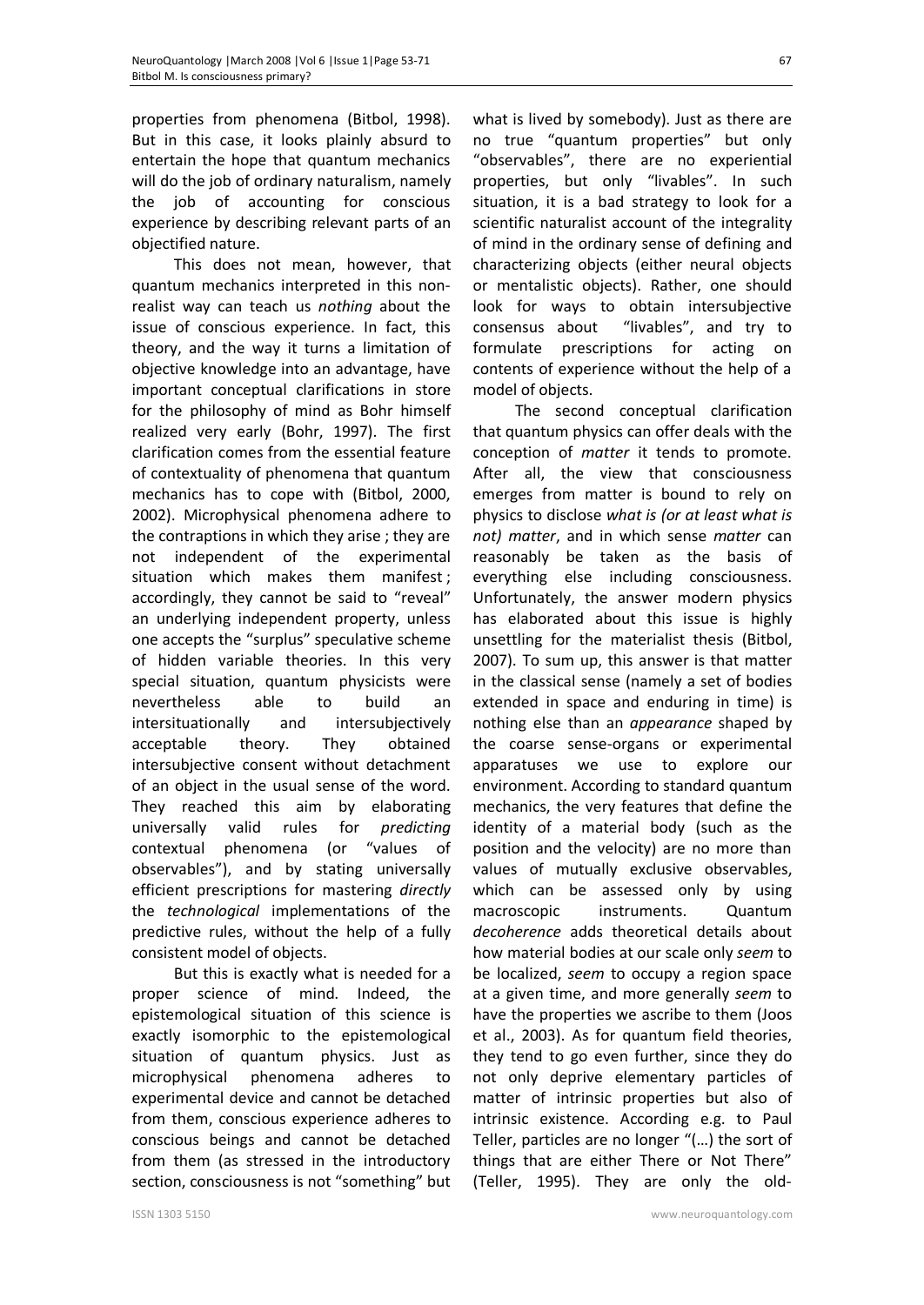fashioned name we give to a *potentiality* of quantized events of detection, embedded in certain group-structures (Wigner, 1939). To borrow a beautiful metaphor formulated by Jean-Marc Lévy-Leblond, they have the "mode of existence of rainbows", because they depend of a relational network of conditions. What is left is only an abstract pattern of field-like dispositions holding for any experimenter, at any time, at any place, out of which matter-like *appearances* may emerge at our scale. As a consequence, matter as we know it, the matter of which our brains appears to be made out, is no more fundamental than anything else. Matter can then hardly be taken as the real stuff out of which everything else emerges, including consciousness.

Some philosophers who defend a "physicalist" view may be tempted to skip this difficulty about the traditional components of the definition of matter by saying something like this : "Consciousness is matter-based in a very general sense : it emerges from whatever physics *describes* as fundamental, be it a quantized field". But the problem is not solved by this further flexibility. For, as I mentioned previously about the intepretation of quantum mechanics, modern physics cannot even be said to "*describe*" anything completely *independent* of the experimental and intellectual tools of investigation : it just affords a way of systematic *prediction* of what occurs *if* this investigation is carried out ; and it establishes reproducible relations between these predictions. What is taken as objective by modern physics is no longer a conception of the ultimate stuff of which the world is made, but the very network of mathematical tools by which we can collectively anticipate the outcome of our most refined actions.

We then discover that, far from displaying the solid basis we were looking for, modern physics emphasizes *the very procedure by which objective knowledge is elaborated*. As we sketched it, the procedure consists in trying first to push aside any situated component in knowledge, then formulating a group of transformation, and finally singling out the universal invariants of this group. But, reminding Husserlian phenomenology and the reflection of section 1, we realize that this procedure is universal, and that it stems from the most primitive operations one has to perform on the undisciplined conscious experience in order to achieve the carefully organized perceptive *stratum* of objective knowkledge. At the root of this stratified protocol, which enables the constitution of more and more abstract objects (perceptive objects, classical bodies, and finally quantum group-theoretical invariants), we thus find conscious experience. Conscious experience is and must be taken as methodologically primary, including when the research which is meant to throw light on its so-called "material basis" is concerned.

At this point, we have almost reached our conclusion. Consciousness is *existentially, transcendentally,* and *methodologically* primary. Any attempt at showing how it can be *ontologically secondary* to material objects both fails and draws us back to its methodological primacy.

#### *Final Remarks : Towards A New Stance*

Can we go further ? Should we say that conscious experience is *ontologically*  primary ? Or should we hold something like the highly seductive double-aspect theory formulated by Spinoza, in which conscious experience and material appearances are two facets of the same unfathomable stuff coarsely figured out by (say) the dispositional quantum field ? I am reluctant to take this additional step. Indeed, the negative arguments I adduced are not sufficient to support any such thesis. And since no further positive evidence appears to be available even in principle (e.g. due to the supposedly pre-mental and pre-material nature of Spinoza's putative "third stuff"), one can assert a double-aspect theory only at the cost of adding speculative elements.

Instead of an alternative *thesis*, what is then needed is an alternative framework of thought, or even better an alternative *stance*  (Van Fraassen, 2002) of which a framework of thought is only a facet. The alternative stance involves a radically new approach of subjectivity : instead of being underrated,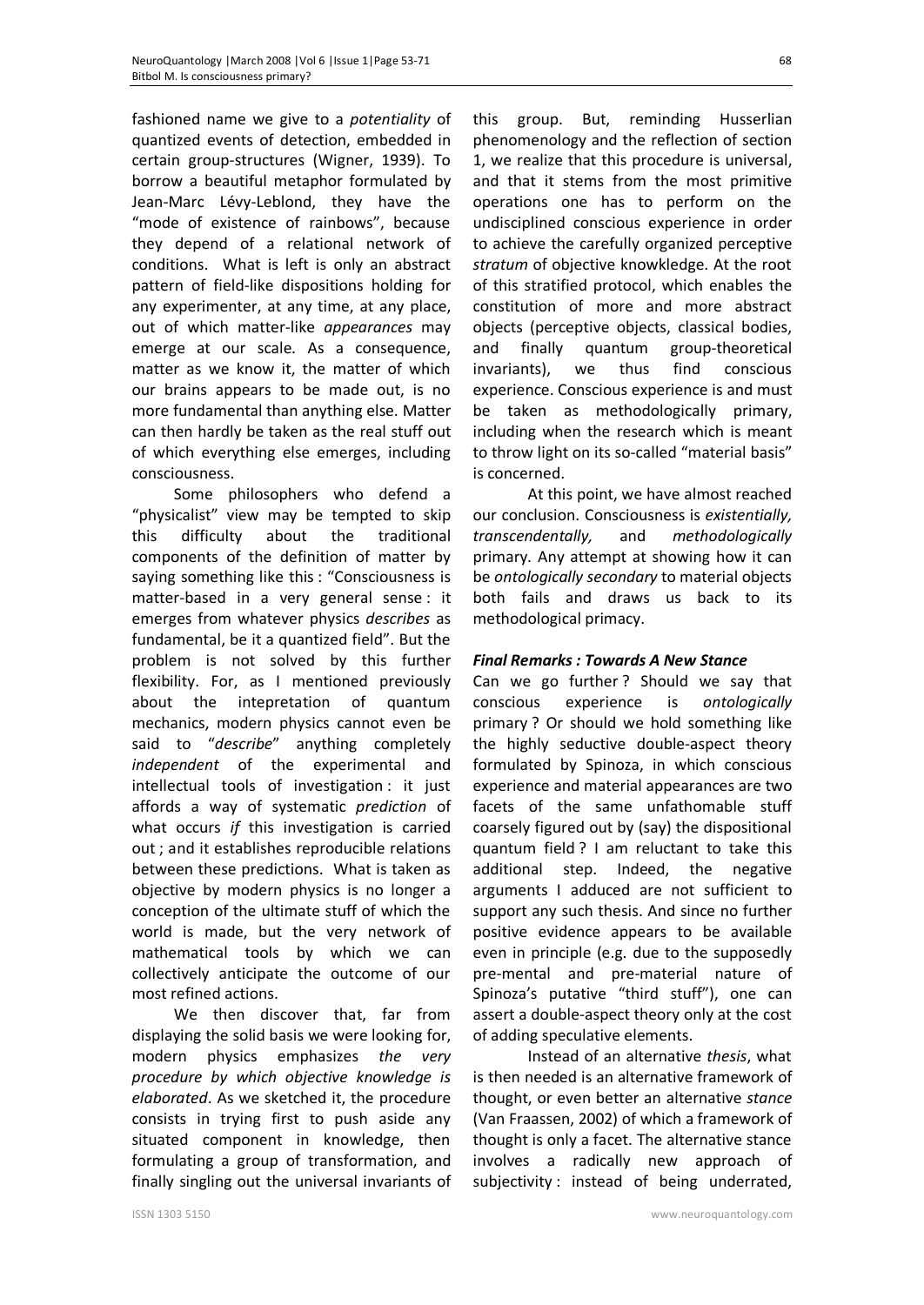neglected, or even despised, situated experience becomes a field of exploration on the same footing as the triangulated structural residue favored by the objective sciences (Wallace, 2000) ; instead of remaining like freely rotating cogwheels with no engagement with the rest of language, statements expressing first-person experience are reintegrated into the whole system of discourse, thus compensating for

the spurious effects of the great dualist divide triggered by objectification (see section 1). Two components of the new stance are especially relevant here. It is convenient to

- formulate them in a prescriptive form : • The scope of the deepest question scientists usually accept *not* to ask should be expanded. Instead of renouncing to answer the question "why is there a physical universe rather than none?", they should renounce to answer the broader question "why is there experience-of-aphysical-universe rather than nothing at all?". Not because any question about the origin of consciousness is "un-scientific" (with a pejorative undertone), but because conscious-experience-of-something is itself the all-pervasive origin and presupposition of any endeavor, including the scientific enquiry about "things" and about a physical universe. After all, the most primitive "given", the "world as I found it" (Wittgenstein), is neither an external universe nor a purely internal world : it is an inextricably united experience-of-aworld, out of which the poles of the usual duality are differenciated (Petitmengin, 2007).
- Our neuropsychological research should be more balanced : instead of focusing almost exclusively on careful elaboration of neurophysiology and physics, with the project of reducting conscious minds to brain processes, we should put exactly as much attention on cultivating the experiential side of the embodied mind, and try to establish what Francisco Varela referred to as "mutual generative constraints" between the mental and physiological domains. This would contribute to the dawn of another science

he called "neurophenomenology" (Varela, 1998).

At this point I will try to unfold the meaning of the latter prescription of what we can call the "Varelian stance" or the "neurophenomenological stance", together with its potentially devastating impact on the debate about consciousness.

We have seen in section 2 of this article that, by contrast with the selfevidential *absoluteness* of conscious experience, any attempt at accounting for the latter by way of the law-like network of *relations* posited by an objective science is bound to fail. Conscious experience *as a whole* can by no means be reduced to structure. Yet, it is well known since Fechner's *psychophysics* and Maxwell's triangle of colors at least that (i) certain *contents* of conscious experience as reported by human or animal subjects are liable to systematic interconnection, and (ii) the nodes of this interconnected mesh can themselves be connected with objective phenomena and laws. Hence the program of the "Varelian stance" to amplify and systematize these results of psychophysics :

- (a) Do not try to *absorb* contents of experience or phenomenological reports into the structural network of objective science, either by elimination, or by reduction, or by a statement of *identity*. Rather, strive towards *embedding* phenomenological reports within a broader relational network, of which the law-like structure of the objective domain is only a fraction.
- (b) Avoid mere juxtaposition of an objective science with a poorly studied subjective realm. Instead, cross the threshold of a new amplified science with its own unprecedented structures. The following prescription is precisely aimed at reaching this aim.
- (c) If you wish to formulate a new amplified science, if you wish to embed contents of experience or phenomenological reports into a generalized relational network together with the laws of an objectified nature, do not content yourself with looking for *correlations* between previously established categories and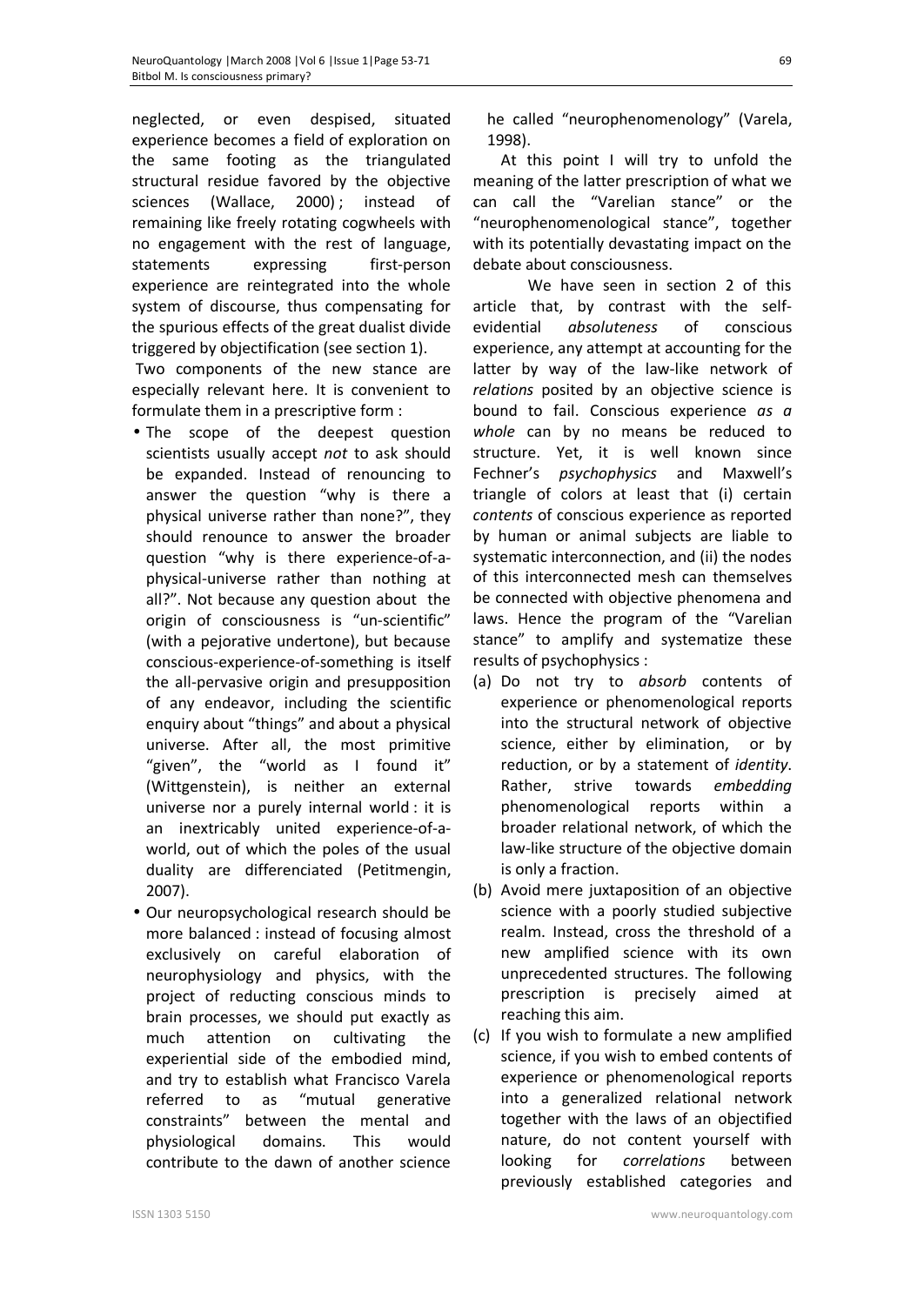structures. Instead, show that the very process of interconnection between experiential data and objective data may give rise to new categories and new unexpected structures. Varela's notion of "mutual generative constraints" precisely points towards a process of reciprocal alteration and enrichment of experiential and objective concepts :

- o Phenomenological reports may help to pick out and ascribe meaning to previously unnoticed neural configurations (Petitmengin et al., 2006) ;
- o Conversely, neurological findings may become an incentive for re-categorization and further development in phenomenological research (Depraz et al., 2002).
- (d) Show how objectivity arises from a universally accepted procedure of intersubjective debate. Do not construe it as a transcendent resource of which intersubjective consensus is only an indirect symptom. Draw inspiration from a careful reflection about physics : either from the process of emergence of objective temperature valuations from an experiential underpinning (see section 1), or from the model of quantum mechanics construed as a science of inter-situational predictive invariants rather than a science of "objects" in the ordinary sense of the word (see section 6). Then, recognize that intersubjectivity should be endowed with the status of a common ground for both phenomenological reports and objective science. Start from this common ground in order to elaborate the amplified variety of knowledge that results from embedding phenomenological reports and objective findings within a unique structure.
- (e) Do not rely on a minimal and most elementary form of intersubjective consent, but try to amplify the criteria of intersubjective understanding by refining the stability and sharpness of subjective experience. After all, the reason why numerical values and ratios are privileged as objects of intersubjective agreement is likely to be the fact that they are not too difficult to be agreed upon, even among

subjects with a poorly cultivated experience<sup>9</sup>. . But if experience is systematically trained and educated, either in the first person by meditation (Wallace, 2000, Lutz et al. 2004), or in the second person by making explicit unsuspected features of experience in dialogue (Depraz et al., 2002 ; Petitmengin, 2007), or in a combination of first- and third-person modes by biofeedback, the basis of possible intersubjective consensus is likely to expand beyond recognition.

(f) Think about the most basic presupposition of the process of objectification and of establisment of law-like relations between objective quantities : a system of socially regulated *practices*. A *practice* of measurement, calibration, and elimination of noise ; a *practice* of feed-back loop between experimental activity and tentative theories ; above all a *practice* of distancing from subjective connotations of the findings and theories of science, despite their being so crucial as a creative background. A new set of practices including various types of experiential training in the *cursus of studies*<sup>10</sup> would deeply alter the *substratum* of research, stabilize an expanded version of the regulative ideal of intersubjectivity, and favor the new generalized paradigm of science which neurophenomenology forecasts.

Clearly, this program made of a set of prescriptions rather than theoretical statements (i.e. made of "ought" rather than "is") does not *solve* the "hard problem" of the physical origin of conscious experience. However, the reason for this non-solution is not that the problem is too difficult, but that in the proper stance it does not even arise. It does not arise because the physical world is no longer the standard of being, and objectivity is no longer the ultimate standard

<sup>&</sup>lt;u>.</u> <sup>9</sup> One must not forget, however, that even this minimal ground of agreement must be educated. Not everybody is able to perform accurate measurements, or precise observations under the microscope.

 $10$  As initiated, e.g., by the Mind & Life summer institute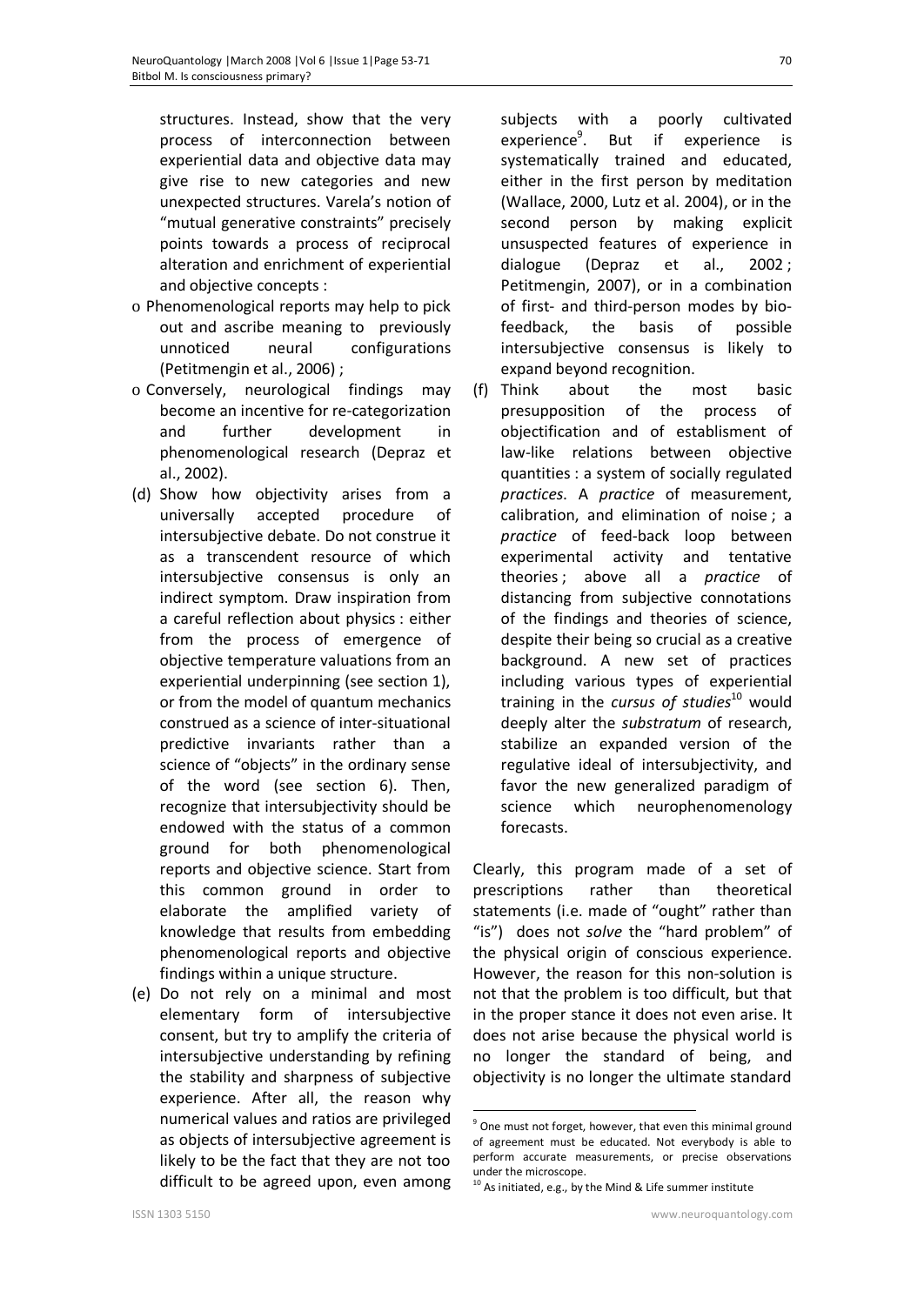of method. In the alternative stance, the standard of being is underpinned by a standard of self-evidence, and the methodological standard of objectivity is expanded into a more general standard of intersubjectivity. Then, in the same way as, according to Wittgenstein, "The solution of the problem of life is seen in the vanishing of the problem" (Wittgenstein, 1994), according

to Varela, the solution of the hard problem of consciousness is found in a certain stance and research program wherein the problem vanishes.

#### **References**

- Bachelard G. Etude sur l'évolution d'un problème de physique: la propagation thermique dans les solides. Vrin, 1973
- Bachelard G. La formation de l'esprit scientifique. Vrin, 1938
- Bedau M. Weak emergence. In: Tomberlin J (editor) Philosophical Perspectives: Mind, Causation, and World. Vol. 11, Blackwell, 1997
- Bitbol M. Schrödinger's Philosophy of Quantum Mechanics. Kluwer, 1996
- Bitbol M. Some steps towards a transcendental deduction of quantum mechanics. Philosophia Naturalis 1998;35:253-280
- Bitbol M. Physique et philosophie de l'esprit, Flammarion, 2000
- Bitbol M. Science as if situation mattered. Phenomenology and the Cognitive Science 2002;1:181-224
- Bitbol M. Materialism, Stances, and Open-Mindedness. in: B. Monton (ed.), Images of Empiricism: Essays on Science and Stances, with a Reply from Bas C. van Fraassen, Oxford University Press, 2007
- Blackmore S. Consciousness, a Very Short Introduction. Oxford University Press, 2005
- Block N, Flanagan O, & Güzeldere G. (editors) The Nature of Consciousness, MIT Press, 1997
- Bohr N. Atomic theory and the description of nature. Ox Bow Press, 1987
- Cassirer E. Philosophie der Symbolischen Formen. Vol. 3, Chapter 5 (III), Meiner Felix Verlag, 2002
- Cassirer E. Substance and Function & Einstein's Theory of Relativity. Dover Publications, 2004
- Chalmers D. The Conscious Mind, Oxford University Press, 1996
- Churchland PM. On the Reality of Objective Colors. In : Cohen J and Matthen M (eds.), Color Ontology and Color Science. MIT Press, 2007
- Cohen J. Color and Perceptual Variation Revisited: Unknown Facts, Alien Modalities, and Perfect Psychosemantics. Dialectica 2006;60:307–319
- Cohen J and Matthen M. (editors) Color Ontology and Color Science. MIT Press, 2007
- Dennett DC Consciousness Explained. Little, Brown & Co., 1991
- Depraz N., Varela FJ, and Vermersch P. On becoming aware: An experiential Pragmatics. John Benjamins Press, 2002
- Edelman GM and Tononi G. A Universe of Consciousness: How Matter Becomes Imagination. Basic Books, 2001
- Flanagan O. Conscious inessentialism and the epiphenomenalist suspicion. in: Block N, Flanagan O and Güzeldere G (eds.) The Nature of Consciousness, MIT Press, 1997
- Fuchs C and Peres A. Quantum Theory Needs No 'Interpretation'. Physics Today 2003;53:70-71
- Gray J Consciousness, Creeping Up on the Hard Problem. Oxford University Press, 2004
- Greenfield S and Collins TFT. A neuroscientific approach to consciousness", Laurey S (ed.), Progress in Brain Research 2005;150:11-23
- Hagan S, Hameroff SR, Tuszynski JA. Quantum Computation in Brain Microtubules? Decoherence and Biological Feasibility. Physical Review E 2002;65:061901

Henry M. La Barbarie. P.U.F., 2001

- Husserl E. Ideen zu einer reinen Phaenomenologie und phaenomenologischen Philosophie. Max Niemeyer Verlag, 1993
- Husserl E. The Crisis of European Sciences and Transcendental Phenomenology. Northwestern University Press, 1970
- Hut P and Shepard RN. Turning the 'Hard Problem' Upside Down and Sideways. in: Shear J (ed.), Explaining Consciousness, the Hard Problem. MIT Press, 1998
- Joos E, Zeh HD, Kiefer C, Giulini D, Kupsch J and Stamatescu IO. Decoherence and the Appearance of Classical World in Quantum Theory. Springer-Verlag, 2003
- Kant I. Critique of Pure Reason. Hackett Publishing Company, 1996
- Ladyman J. What is structural realism? Studies in History and Philosophy of Science 1998, 29 : 409- 424
- Mach E. Principles of the Theory of Heat. Historically and Critically Elucidated. Reidel, 1986
- Mannheim K. Collected works volume 1. Routledge, 1997